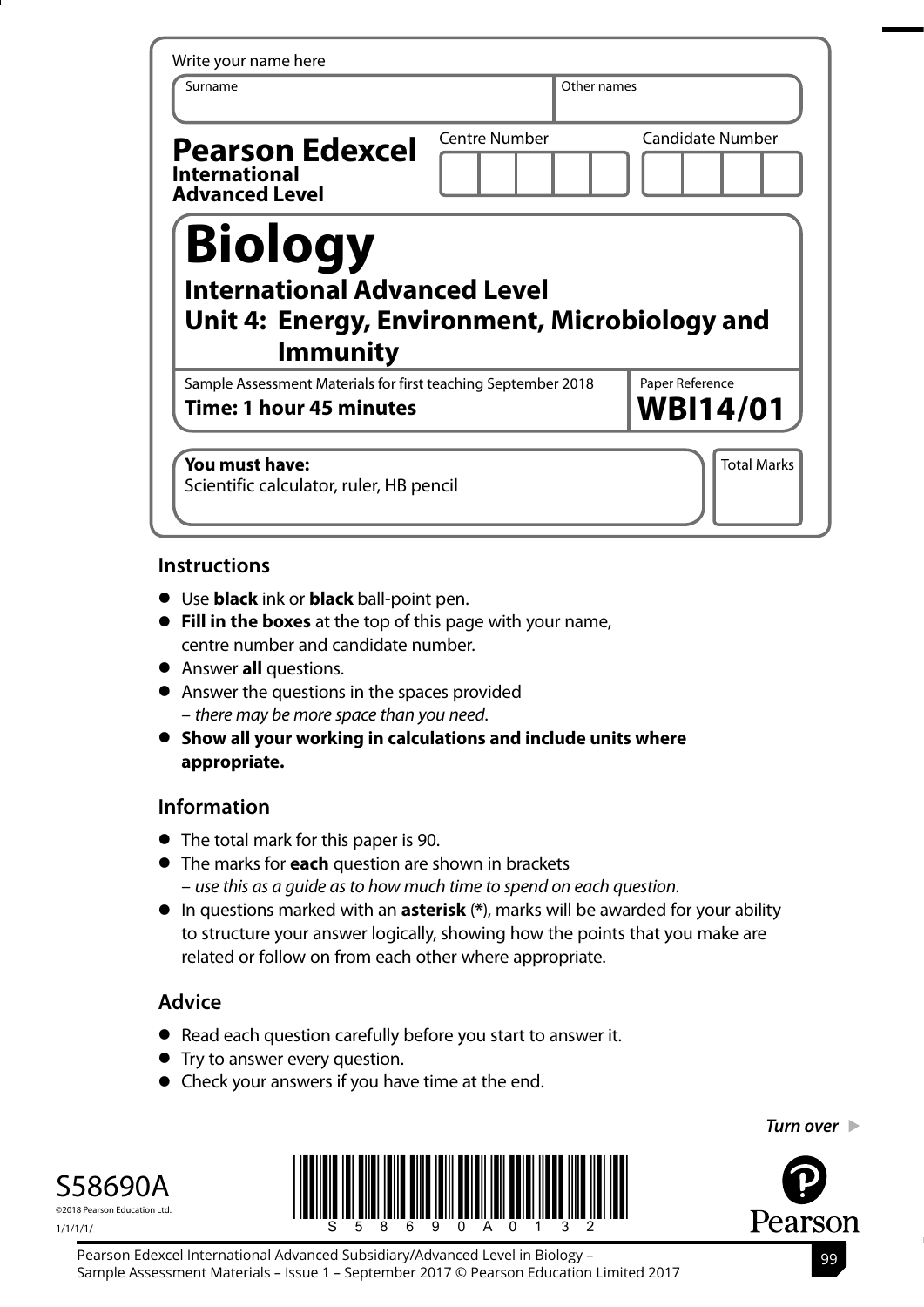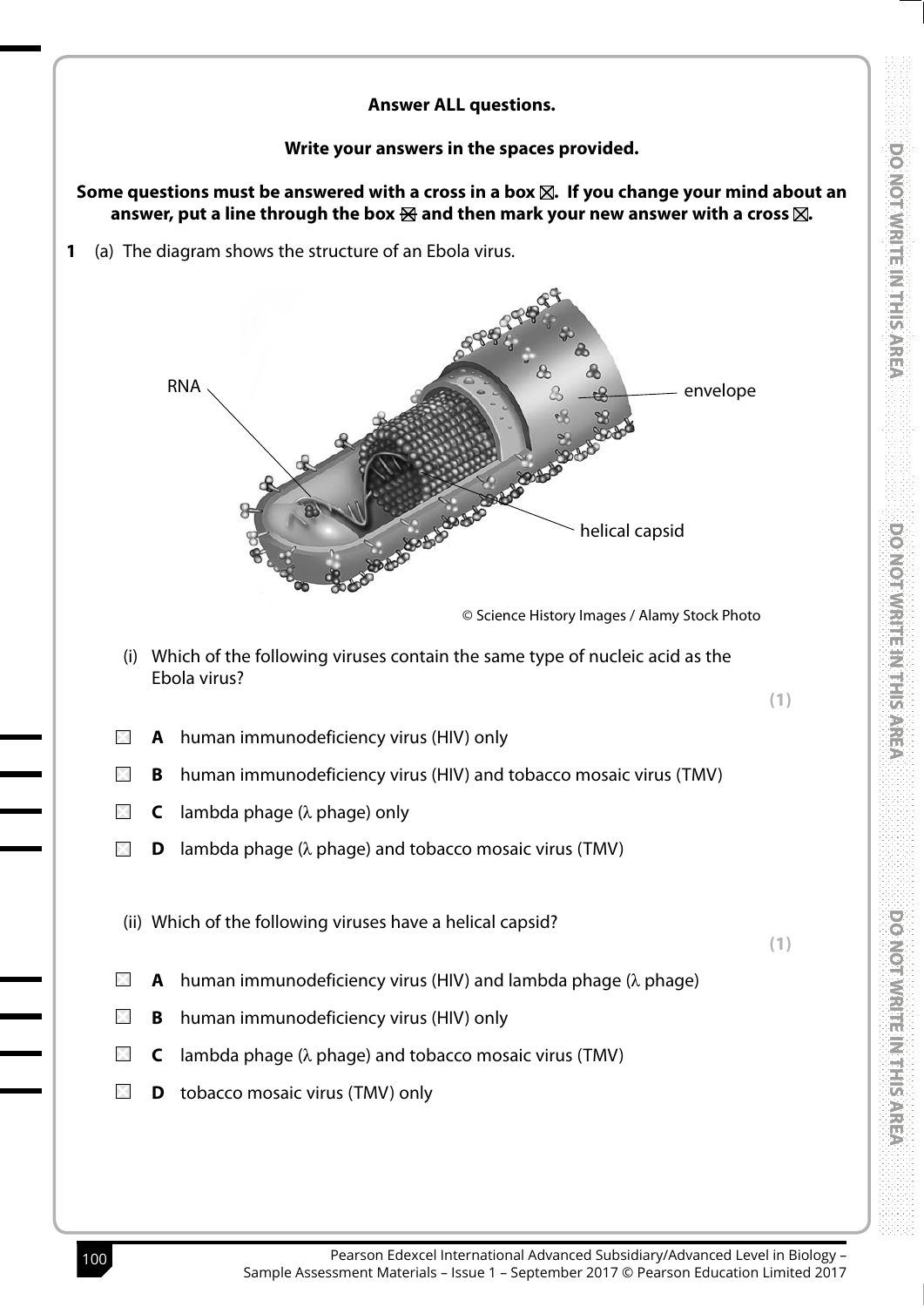**ZECLAR AND ELISTATE ON SOL** 

(iii) What type of molecule makes up the capsid of a virus?

- **A** carbohydrate
- **B** lipid
- **C** nucleic acid
- **D** protein

(iv) The volume of an Ebola virus is approximately 7.76  $\times$  10<sup>4</sup> nm<sup>3</sup>.

Tobacco mosaic virus (TMV) is approximately 300nm long and 80nm in diameter.

Calculate how many times larger Ebola virus is than TMV.

Assume that TMV is a cylinder in shape.

The volume of a cylinder is calculated using the formula

 $V = \pi r^2$ 

**(2)**

**(1)**

Answer...............................................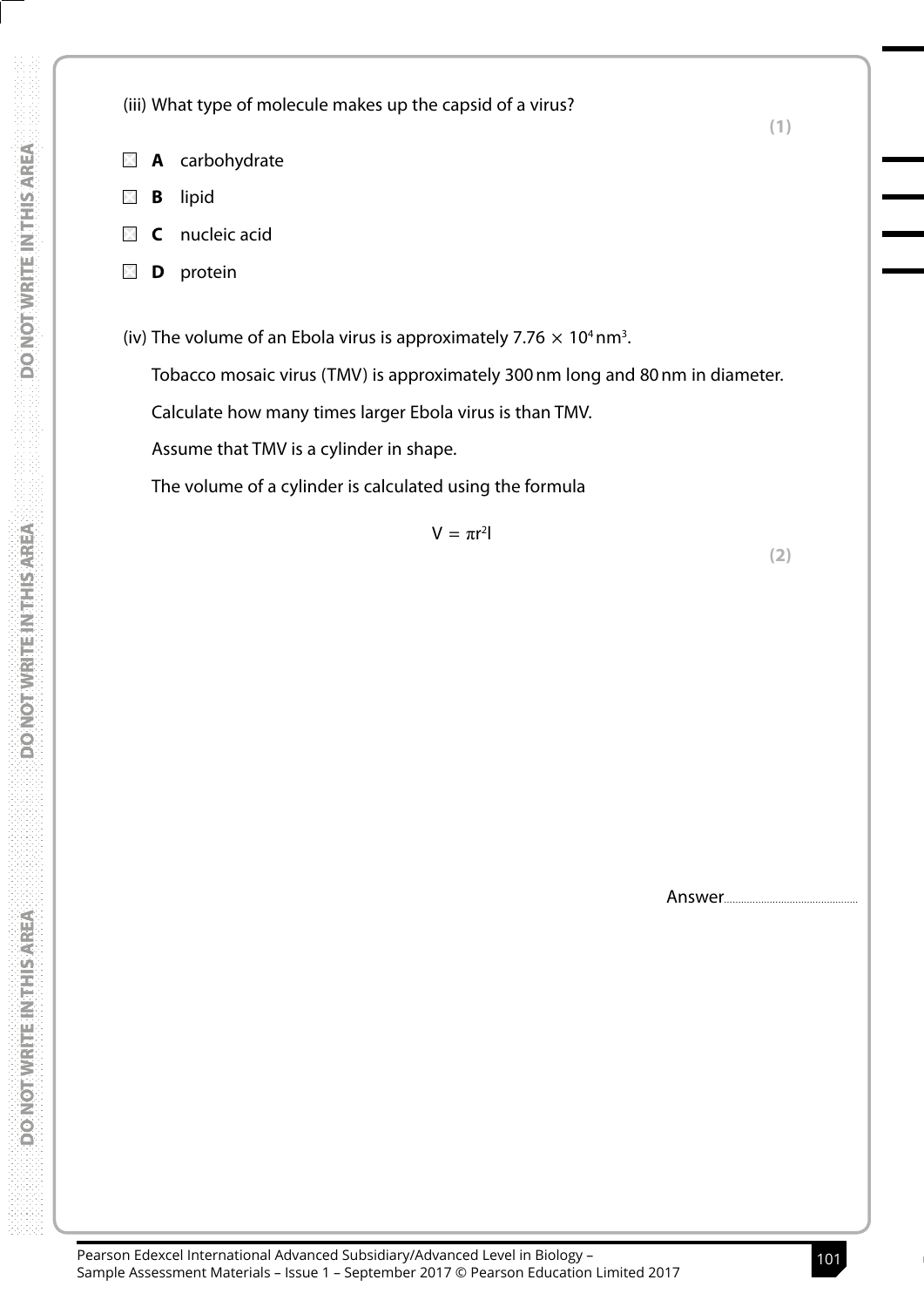| (i) Name these two enzymes.                      |                                  |     |
|--------------------------------------------------|----------------------------------|-----|
|                                                  |                                  | (1) |
|                                                  |                                  |     |
| (ii) Explain why HIV contains these two enzymes. |                                  | (3) |
|                                                  |                                  |     |
|                                                  |                                  |     |
|                                                  |                                  |     |
|                                                  |                                  |     |
|                                                  |                                  |     |
|                                                  | (Total for Question 1 = 9 marks) |     |
|                                                  |                                  |     |
|                                                  |                                  |     |
|                                                  |                                  |     |
|                                                  |                                  |     |
|                                                  |                                  |     |
|                                                  |                                  |     |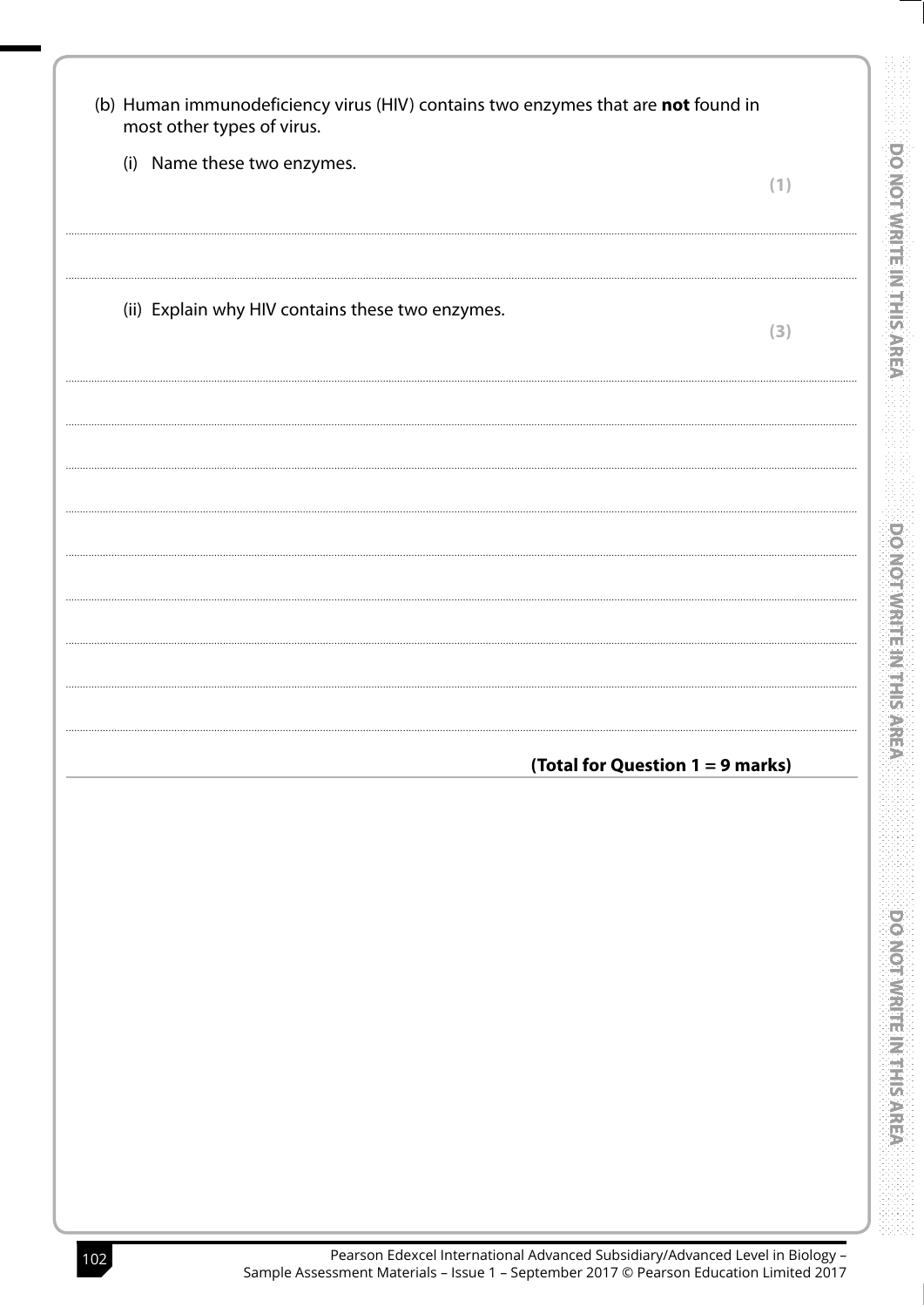**BLANK PAGE** 

**DO NOT WRITEIN THIS AREA** 

**VERVALE IN ERROY CONG** 

**DONOT WRITEIN THIS AREA**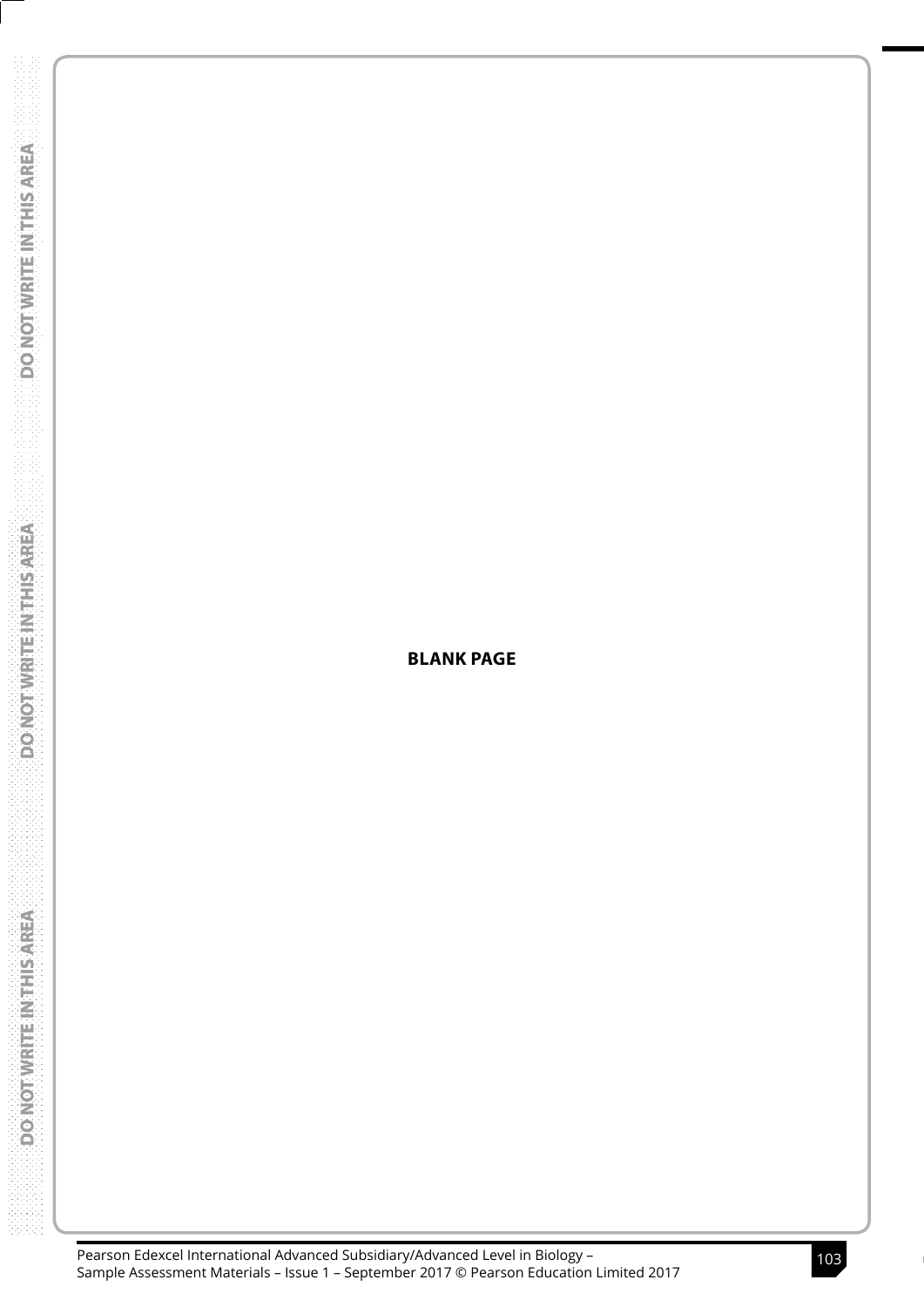|                                                                   |             | (a) Explain the importance of antibodies. |  |                               | (4) |
|-------------------------------------------------------------------|-------------|-------------------------------------------|--|-------------------------------|-----|
|                                                                   |             |                                           |  |                               |     |
|                                                                   |             |                                           |  |                               |     |
|                                                                   |             |                                           |  |                               |     |
|                                                                   |             |                                           |  |                               |     |
|                                                                   |             |                                           |  |                               |     |
|                                                                   |             |                                           |  |                               |     |
|                                                                   |             |                                           |  |                               |     |
|                                                                   |             |                                           |  |                               |     |
|                                                                   |             |                                           |  |                               |     |
|                                                                   |             |                                           |  |                               |     |
| 1200<br>1100<br>1000                                              | 900         |                                           |  | <b>Key</b>                    |     |
|                                                                   | 800         |                                           |  |                               |     |
|                                                                   |             |                                           |  | IgG produced by<br>the mother |     |
|                                                                   | 700         |                                           |  |                               |     |
|                                                                   | 600         |                                           |  |                               |     |
|                                                                   | 500         |                                           |  | IgG produced by               |     |
|                                                                   | 400         |                                           |  | the child                     |     |
| Concentration of antibody in the<br>plasma/mg100 cm <sup>-3</sup> | 300         |                                           |  | IgA produced by               |     |
|                                                                   | 200         |                                           |  | the mother                    |     |
|                                                                   | $100 \cdot$ |                                           |  |                               |     |
|                                                                   |             |                                           |  |                               |     |

ä 88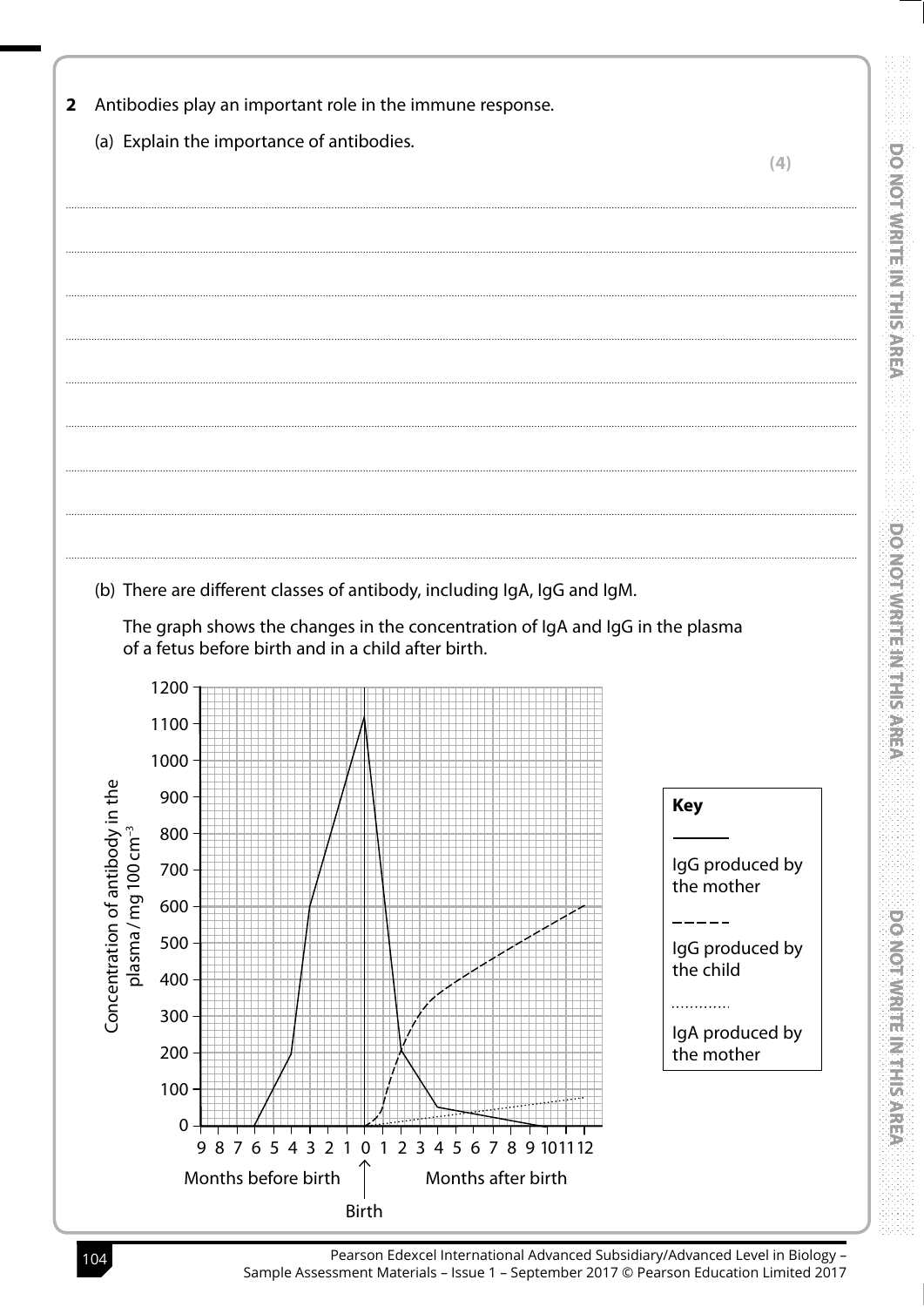|          | (i) Describe the changes in the classes of antibody in a fetus before birth and in a<br>child after birth. Use the information in the graph to support your answer. | (3) |
|----------|---------------------------------------------------------------------------------------------------------------------------------------------------------------------|-----|
|          |                                                                                                                                                                     |     |
|          |                                                                                                                                                                     |     |
|          |                                                                                                                                                                     |     |
|          |                                                                                                                                                                     |     |
|          |                                                                                                                                                                     |     |
|          |                                                                                                                                                                     |     |
|          |                                                                                                                                                                     |     |
|          |                                                                                                                                                                     |     |
|          |                                                                                                                                                                     |     |
|          |                                                                                                                                                                     |     |
|          | (ii) Which type of immunity explains the presence of IgA?                                                                                                           |     |
| $\times$ | <b>A</b> artificial active                                                                                                                                          | (1) |
| $\times$ | <b>B</b> artificial passive                                                                                                                                         |     |
|          | $\blacksquare$ <b>C</b> natural active                                                                                                                              |     |

**DO NOT WRITE INTHIS AREA** 

**DO NOT WRITEIN THIS AREA** 

**DONOT WRITEIN THIS AREA** 

8988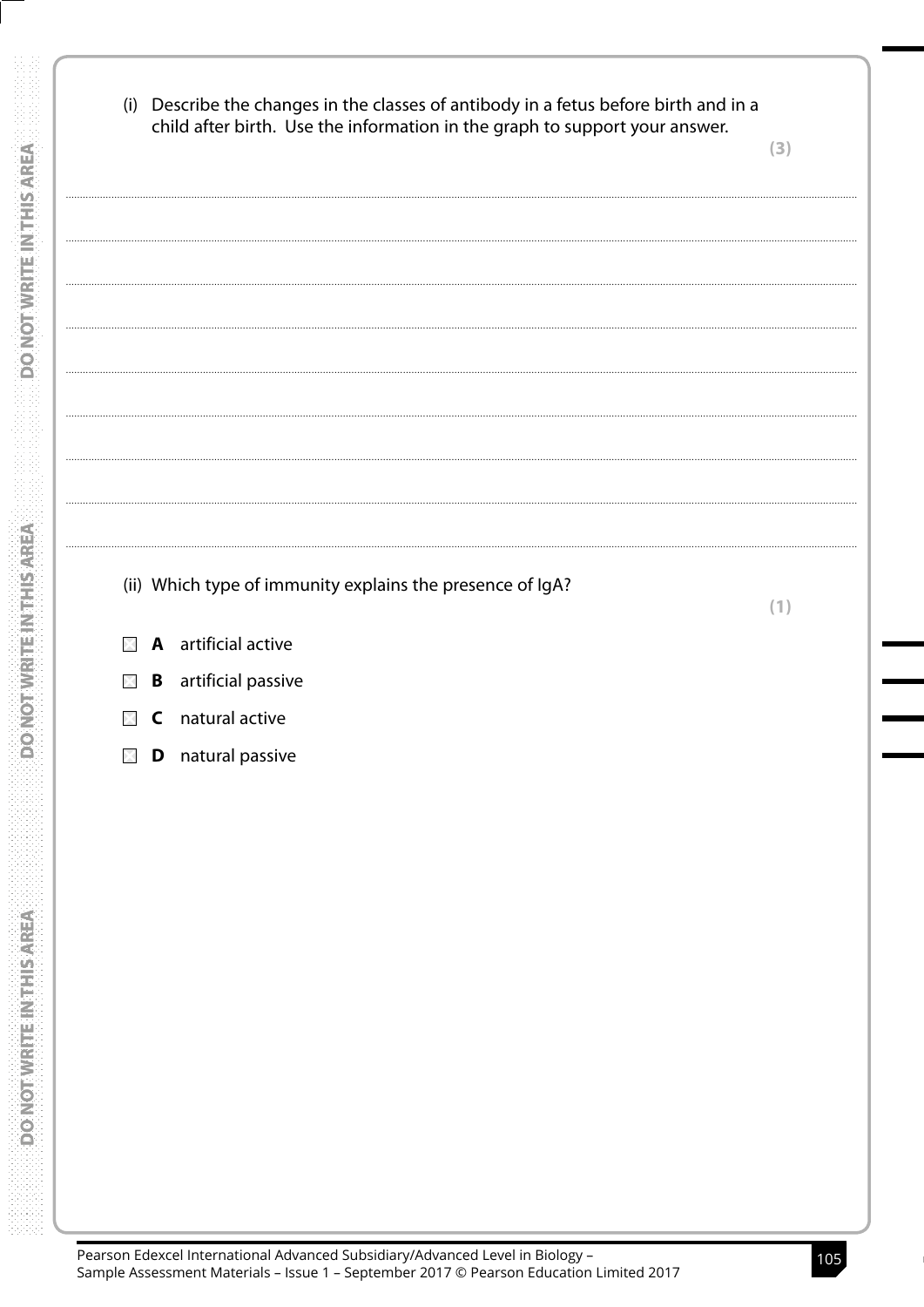| birth than in an adult. | (2)                               |
|-------------------------|-----------------------------------|
|                         |                                   |
|                         |                                   |
|                         |                                   |
|                         |                                   |
|                         |                                   |
|                         |                                   |
|                         |                                   |
|                         |                                   |
|                         |                                   |
|                         |                                   |
|                         |                                   |
|                         |                                   |
|                         |                                   |
|                         | (Total for Question 2 = 10 marks) |
|                         |                                   |
|                         |                                   |
|                         |                                   |
|                         |                                   |
|                         |                                   |
|                         |                                   |
|                         |                                   |
|                         |                                   |
|                         |                                   |
|                         |                                   |
|                         |                                   |
|                         |                                   |
|                         |                                   |
|                         |                                   |
|                         |                                   |
|                         |                                   |
|                         |                                   |
|                         |                                   |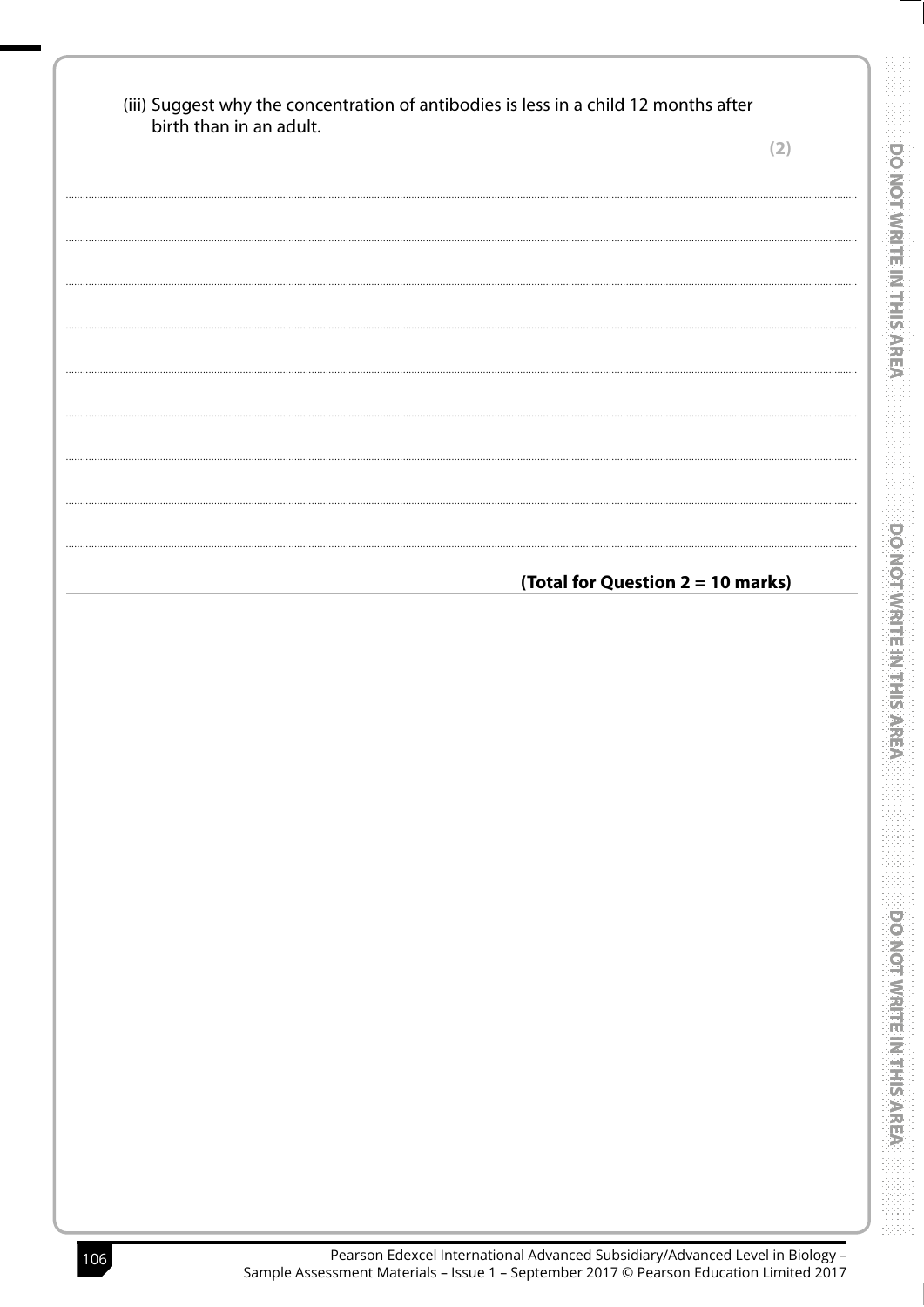**BLANK PAGE** 

**DO NOT WRITEIN THIS AREA** 

**VERVALE IN ERROY CONG** 

**DONOT WRITEIN THIS AREA**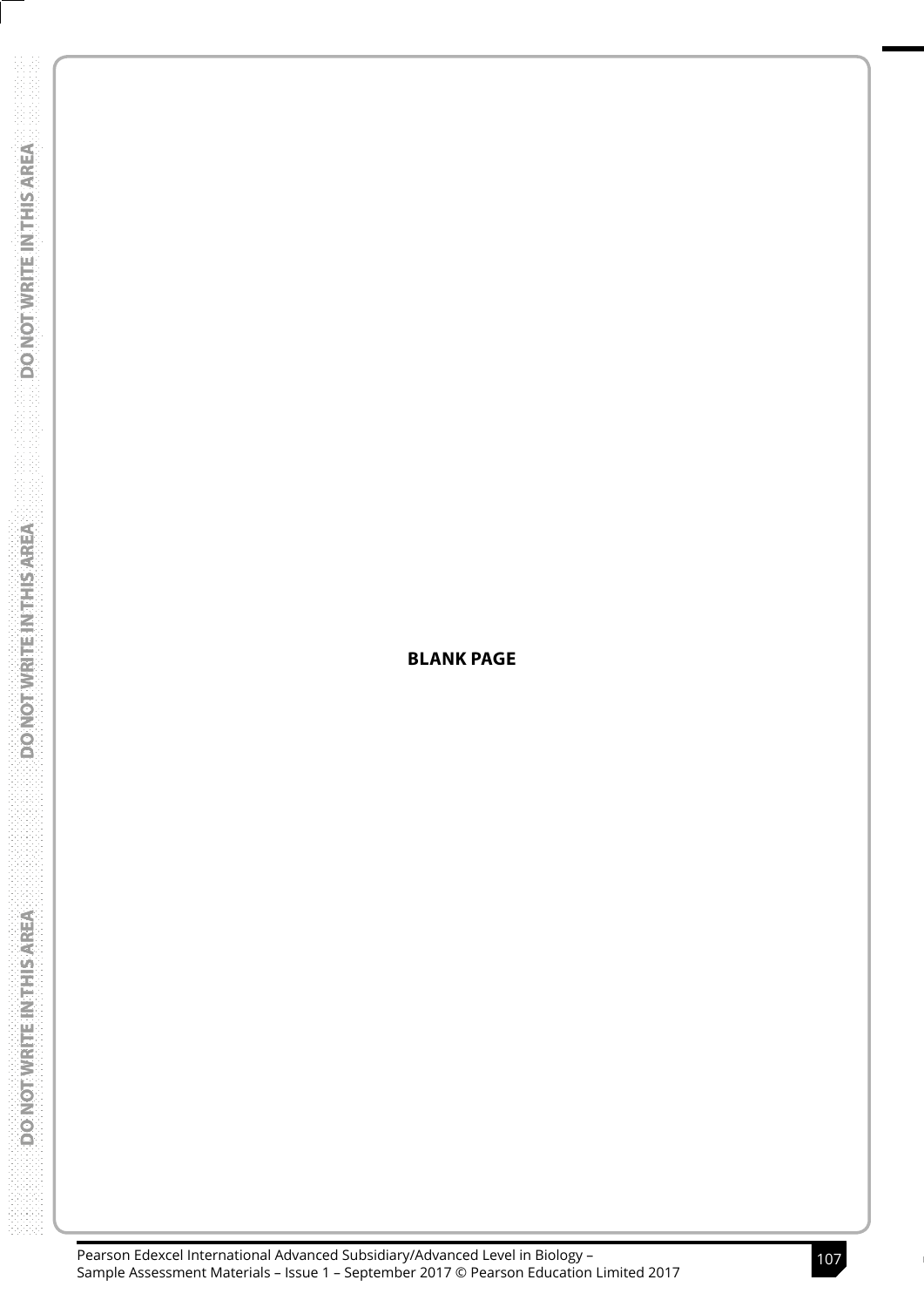(a) Explain the role of the products of the light-dependent reactions of  $\overline{\mathbf{3}}$ photosynthesis in the Calvin cycle.  $(3)$ **DO NOTIVIRIE IN THIS AREA DOTWRITEIN TENNES** (b) The graph shows the net carbon fixation in a plant over a period of 24 hours. 25 20 Net carbon fixation / a.u.  $15$  $10$ 5  $\overline{0}$  $-5$ 06.00 00.00 12.00 18.00 00.00 **DONOTWRITEIN EINERARE** Time of day/hours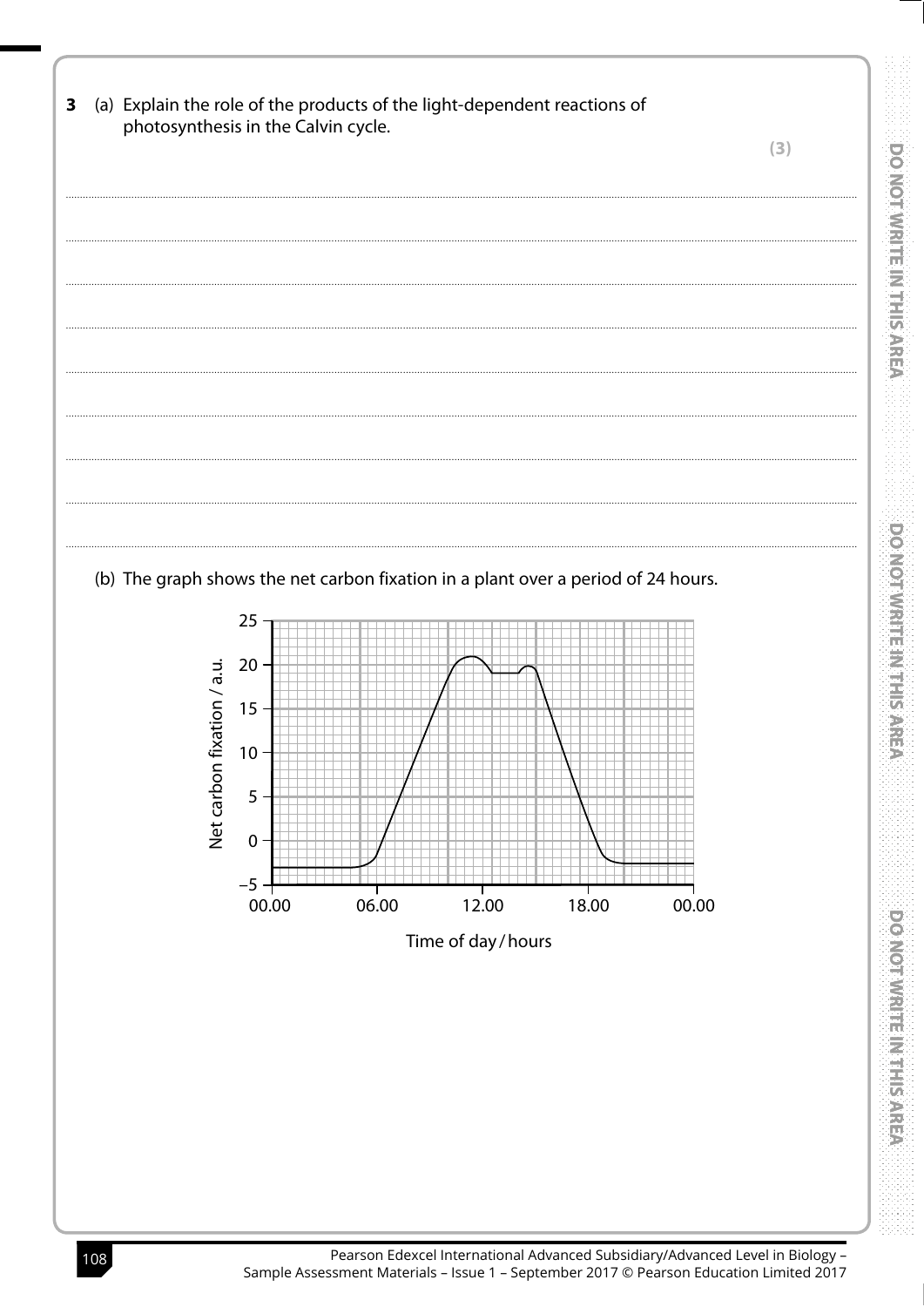| (i) Calculate the rate of decrease of net carbon fixation at 1200 hours.    |        |
|-----------------------------------------------------------------------------|--------|
| Include units in your answer.                                               |        |
|                                                                             | (3)    |
|                                                                             |        |
|                                                                             |        |
|                                                                             |        |
|                                                                             |        |
|                                                                             |        |
|                                                                             |        |
|                                                                             |        |
|                                                                             |        |
|                                                                             | Answer |
| (ii) Suggest an explanation for the decrease in net carbon fixation between |        |
| 1200 hours and 1300 hours.                                                  |        |
|                                                                             | (3)    |
|                                                                             |        |
|                                                                             |        |
|                                                                             |        |
|                                                                             |        |
|                                                                             |        |
|                                                                             |        |
|                                                                             |        |
|                                                                             |        |
|                                                                             |        |
|                                                                             |        |
|                                                                             |        |
|                                                                             |        |
|                                                                             |        |
|                                                                             |        |
|                                                                             |        |
|                                                                             |        |
|                                                                             |        |
|                                                                             |        |
|                                                                             |        |
|                                                                             |        |

**DO NOT WRITE IN THIS AREA** 

**DONOT WRITEINTHIS AREA** 

**DOING THE NETHIS AREA**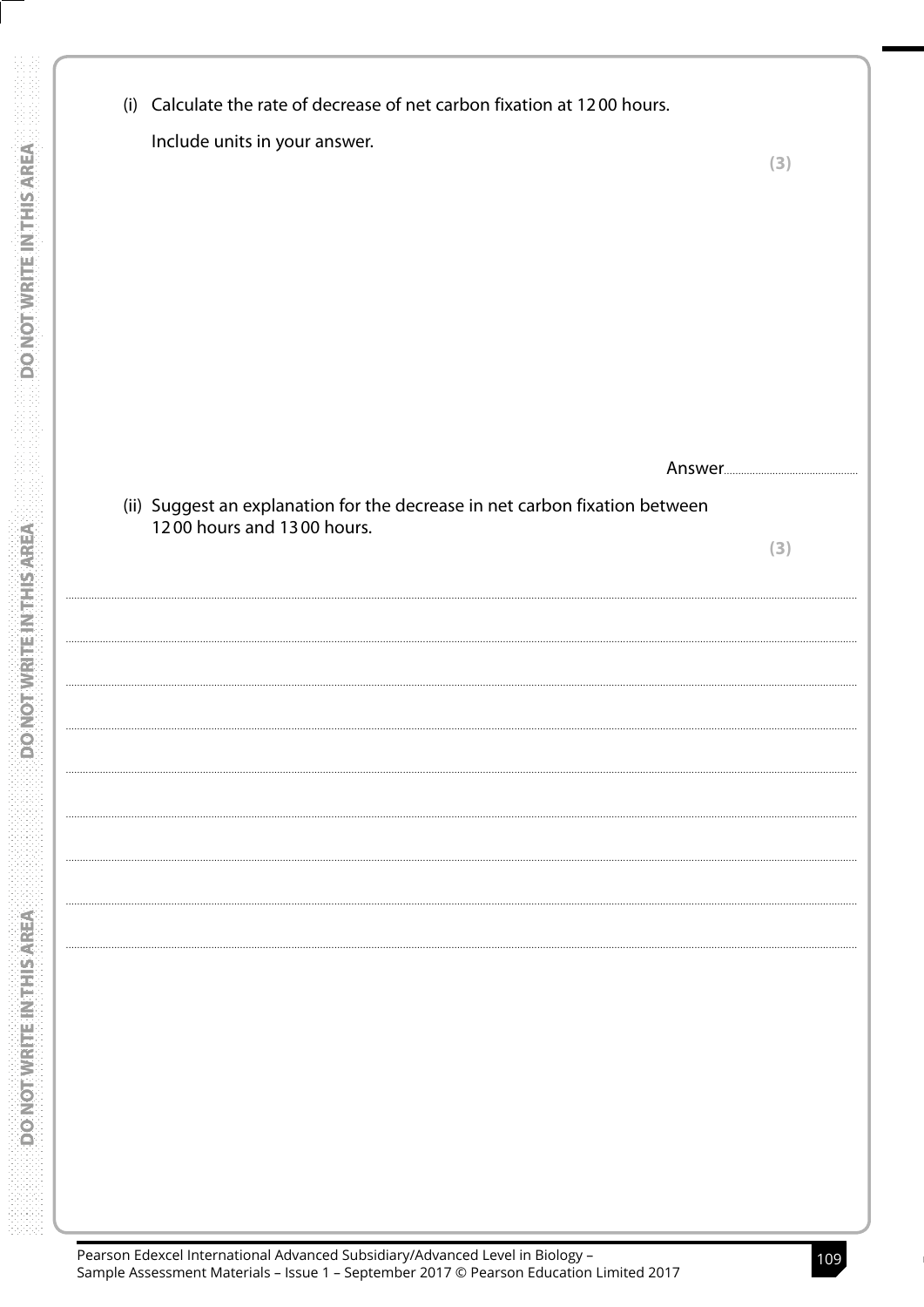| after 1900 hours. | (3)                               |
|-------------------|-----------------------------------|
|                   |                                   |
|                   |                                   |
|                   |                                   |
|                   |                                   |
|                   |                                   |
|                   |                                   |
|                   |                                   |
|                   |                                   |
|                   |                                   |
|                   |                                   |
|                   |                                   |
|                   |                                   |
|                   | (Total for Question 3 = 12 marks) |
|                   |                                   |
|                   |                                   |
|                   |                                   |
|                   |                                   |
|                   |                                   |
|                   |                                   |
|                   |                                   |
|                   |                                   |
|                   |                                   |
|                   |                                   |
|                   |                                   |
|                   |                                   |
|                   |                                   |
|                   |                                   |
|                   |                                   |
|                   |                                   |
|                   |                                   |
|                   |                                   |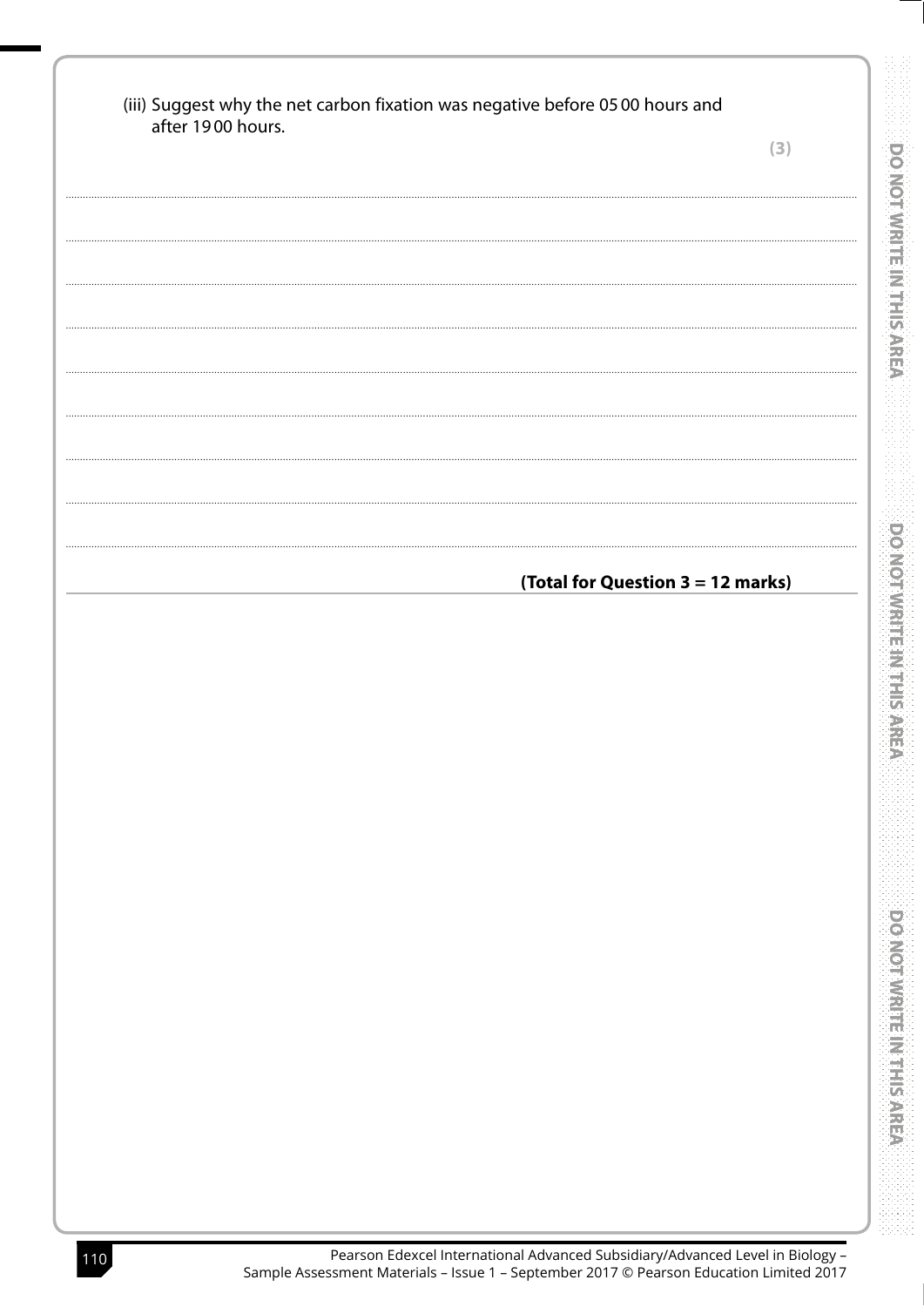Anthropogenic climate change is considered to be a result of greenhouse 4 gas emissions. (a) State what is meant by the term anthropogenic climate change.  $(2)$ (b) (i) Name two greenhouse gases.  $(1)$ (ii) Explain the role of greenhouse gases in climate change.  $(2)$ 

**DO NOT WRITEIN THIS AREA** 

**DO NOT WRITEIN THIS AREA** 

**TERRES LIBINE III SAMBIGNO**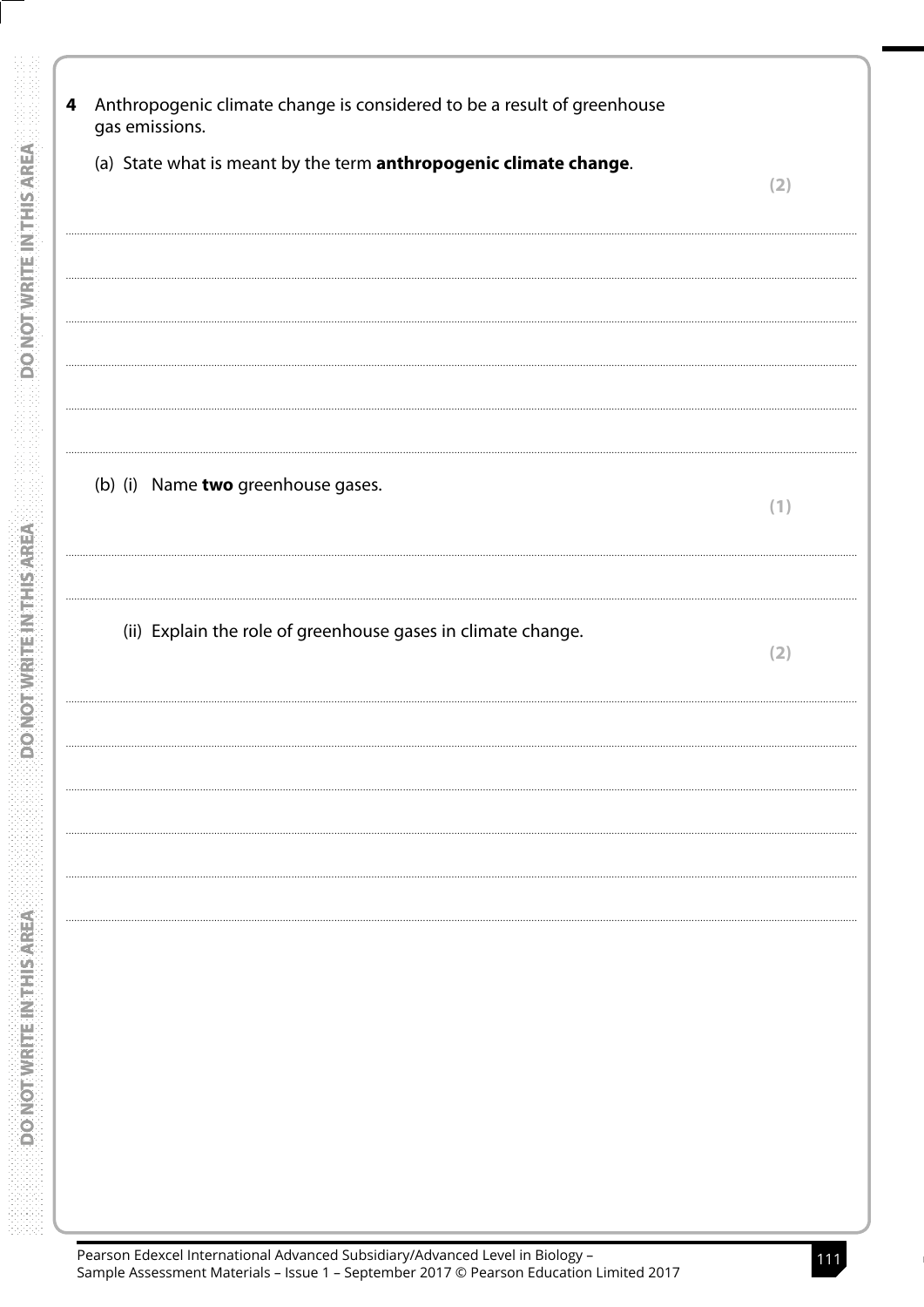

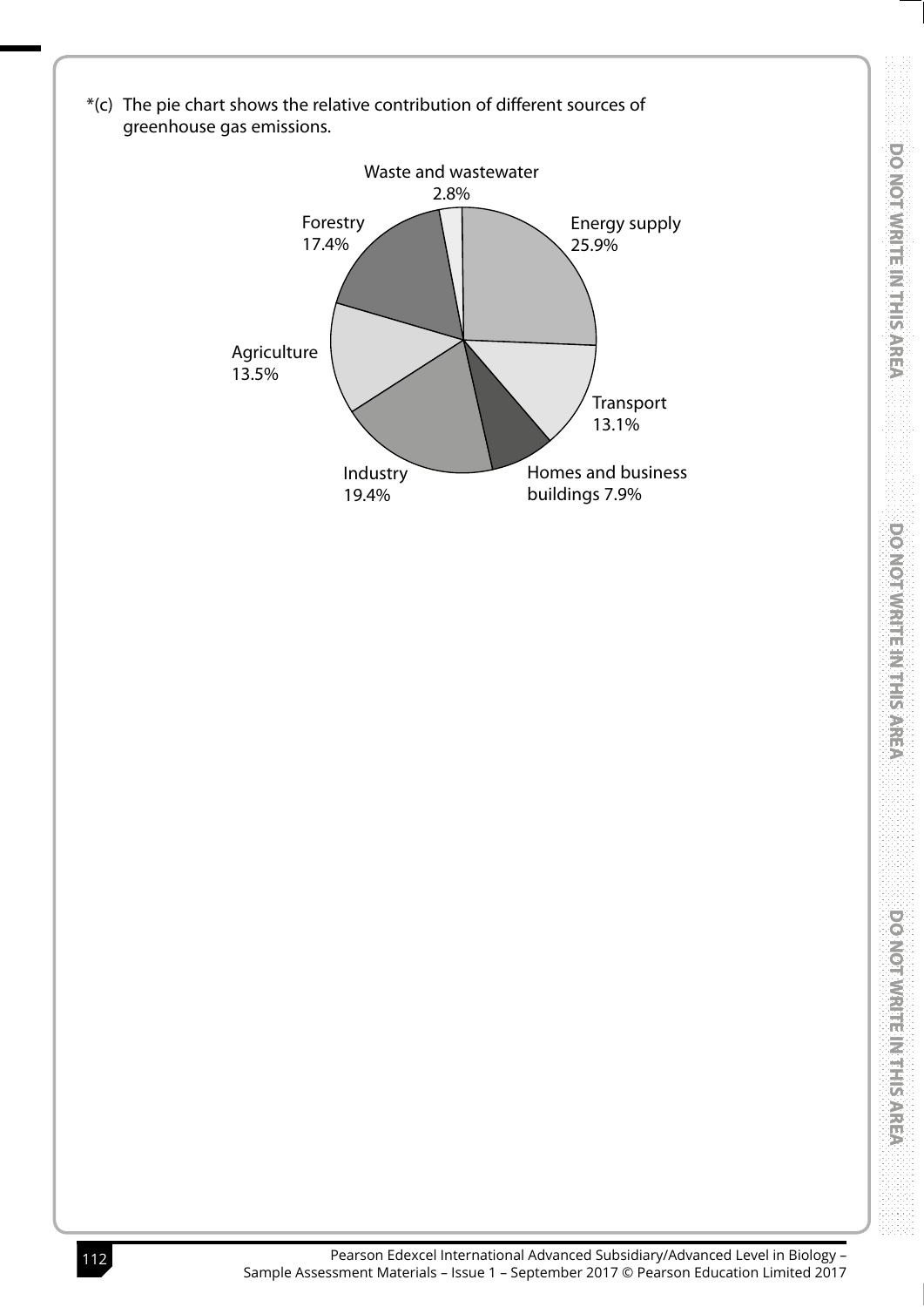| Explain the relative contribution of each source of greenhouse gas. Use the<br>information in the pie chart and your own knowledge to support your answer. | (6) |
|------------------------------------------------------------------------------------------------------------------------------------------------------------|-----|
|                                                                                                                                                            |     |
|                                                                                                                                                            |     |
|                                                                                                                                                            |     |
|                                                                                                                                                            |     |
|                                                                                                                                                            |     |
|                                                                                                                                                            |     |
|                                                                                                                                                            |     |
|                                                                                                                                                            |     |
|                                                                                                                                                            |     |
|                                                                                                                                                            |     |
|                                                                                                                                                            |     |
|                                                                                                                                                            |     |
|                                                                                                                                                            |     |
|                                                                                                                                                            |     |
|                                                                                                                                                            |     |
|                                                                                                                                                            |     |
|                                                                                                                                                            |     |
|                                                                                                                                                            |     |
|                                                                                                                                                            |     |
|                                                                                                                                                            |     |
|                                                                                                                                                            |     |
| (Total for Question 4 = 11 marks)                                                                                                                          |     |
|                                                                                                                                                            |     |
|                                                                                                                                                            |     |
|                                                                                                                                                            |     |
|                                                                                                                                                            |     |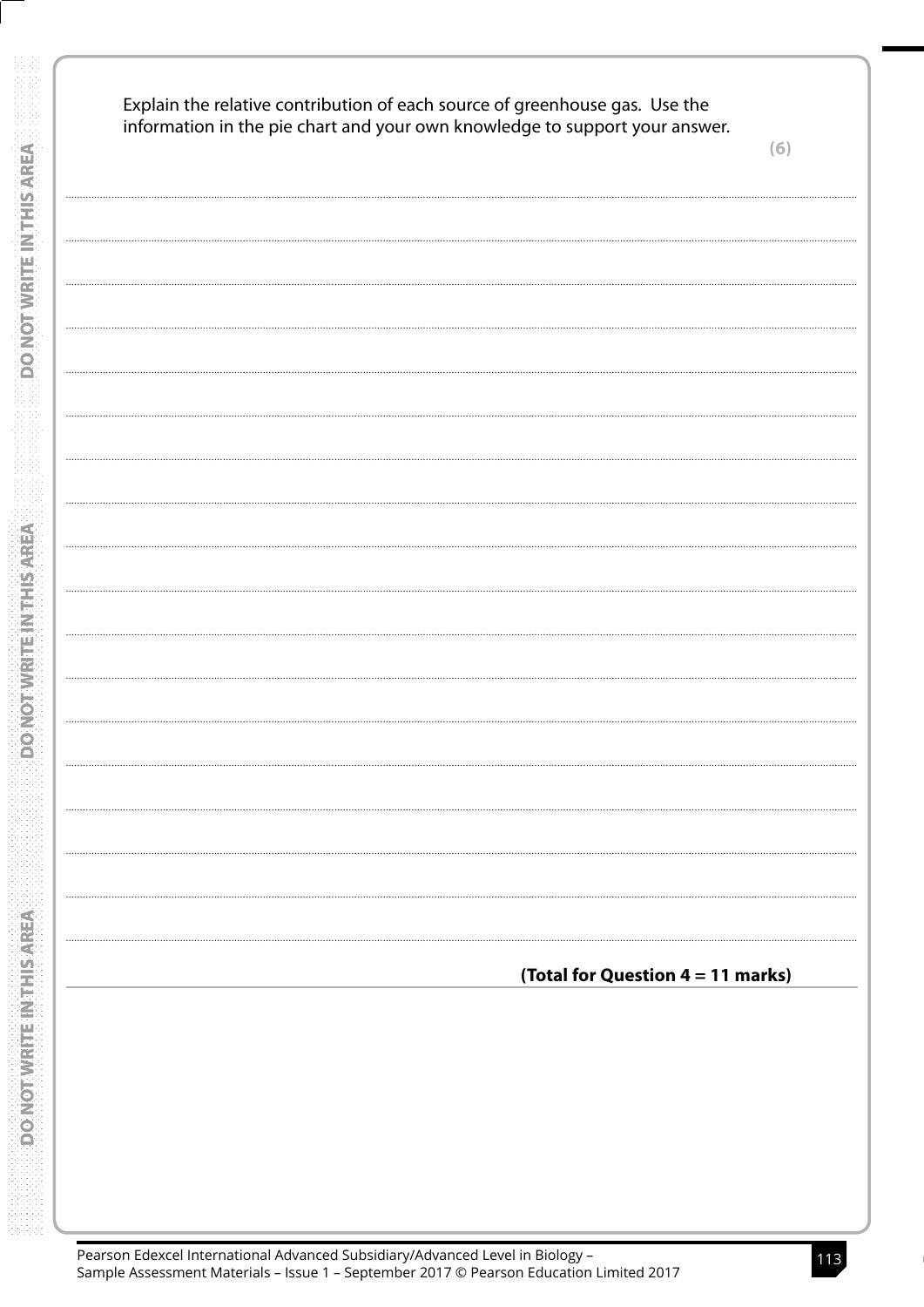89898

**BLANK PAGE**

Pearson Edexcel International Advanced Subsidiary/Advanced Level in Biology –<br>Sample Assessment Materials – Issue 1 – September 2017 © Pearson Education Limited 2017 Sample Assessment Materials – Issue 1 – September 2017 © Pearson Education Limited 2017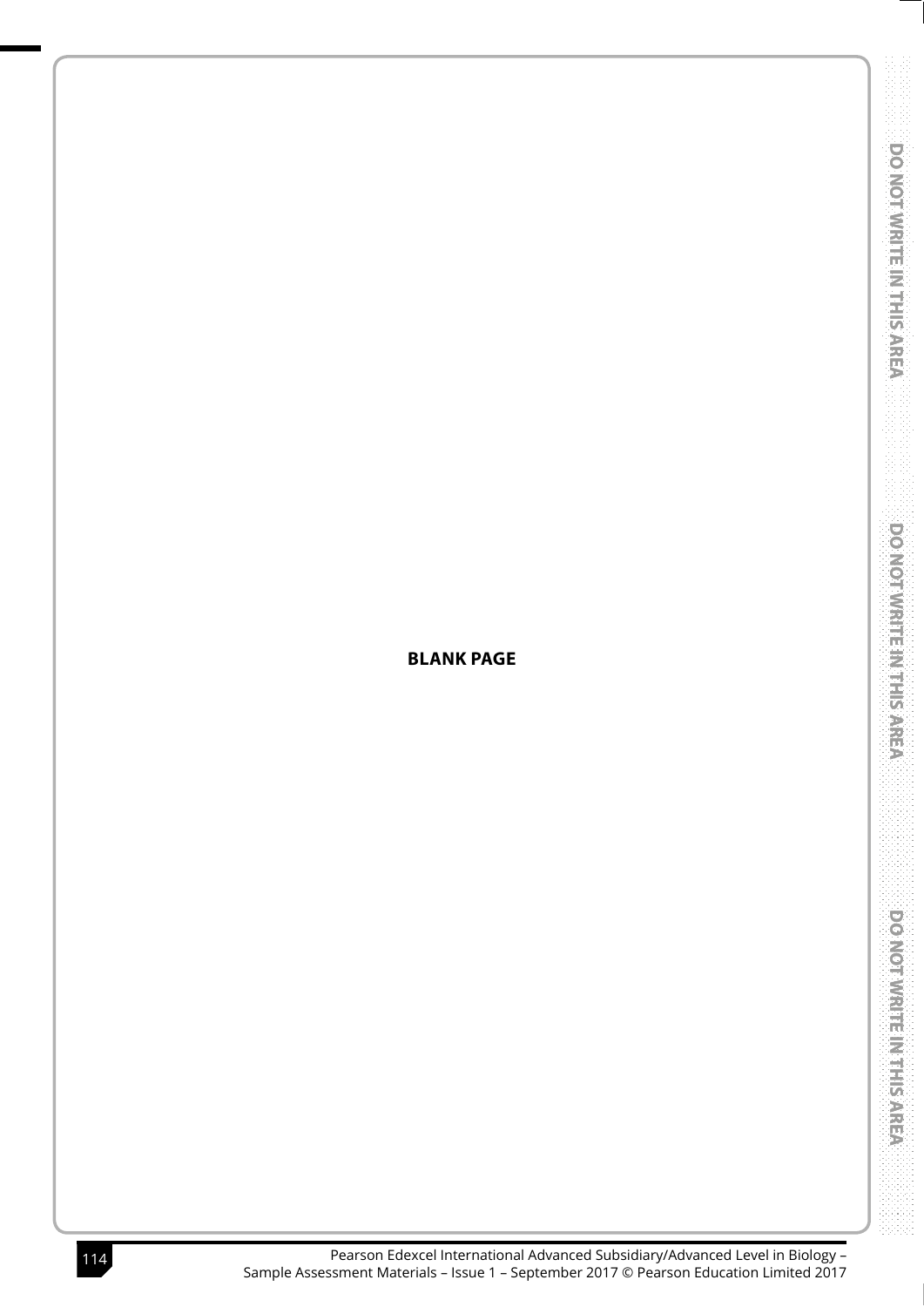**5** Some disorders are caused by mutations in the mitochondrial DNA and can be inherited.

Three-parent embryos have been developed to prevent the inheritance of these disorders.

Diagram 1 shows how three-parent embryos are made.

**DO NOT WRITE IN THIS AREA DO NOT WRITE IN THIS AREA DO NOT WRITE IN THIS AREA**

<u>VELVÁSLEJ VELVELISTVO V</u>

**DO NOTAWATE NATTISFAREA** 

**ACTIVISHITE NEWSPAPEA** 

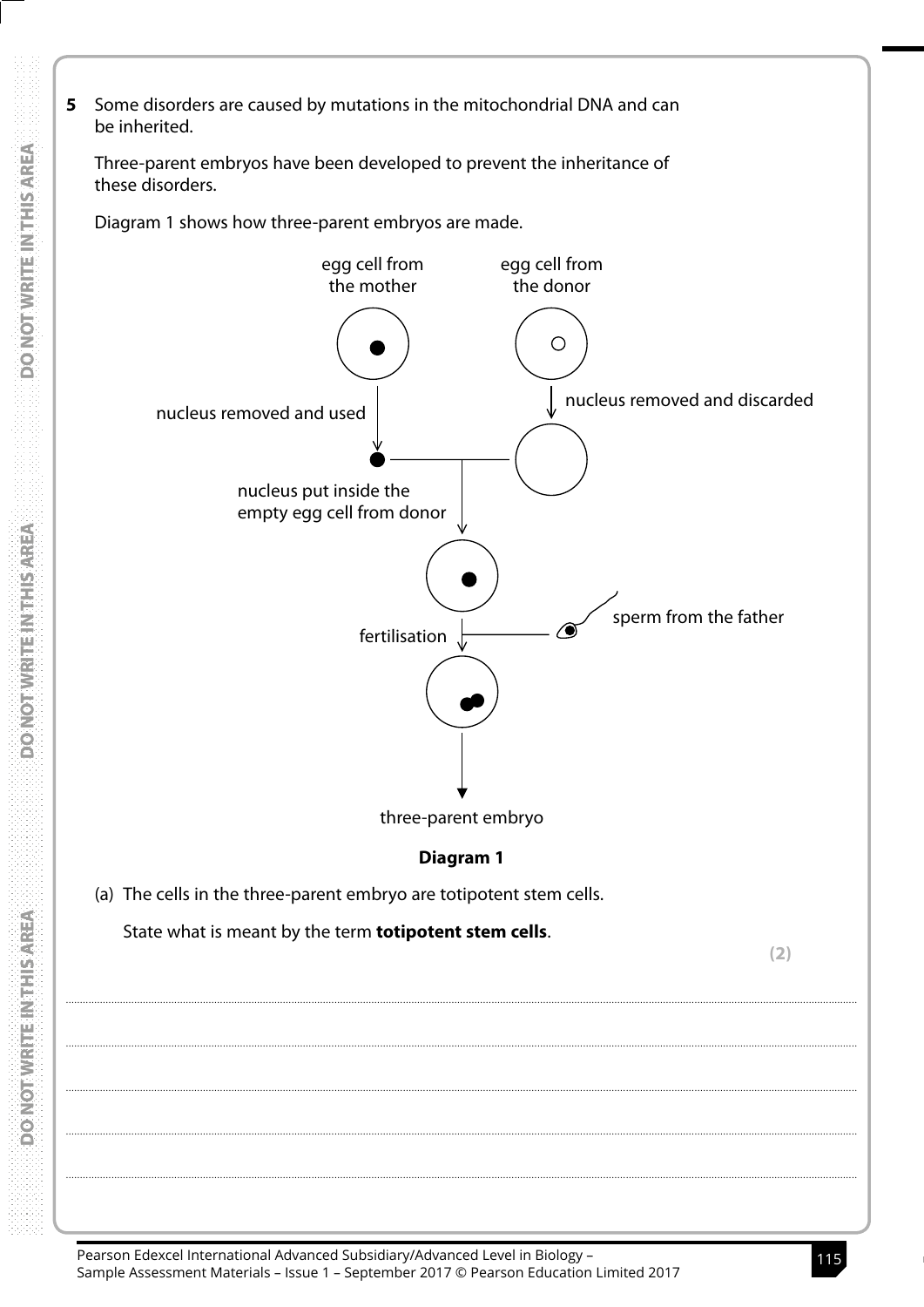(b) Diagram 2 shows the results of separating the DNA from the three-parent embryo, the mother and the father, using gel electrophoresis.

The bands from the DNA of the embryo are labelled from 1 to 12.





- (i) Which of the following is the reason for the movement of the DNA fragments?
- negatively-charged fragments move towards the negative end of the gel A  $\boxtimes$
- negatively-charged fragments move towards the positive end of the gel B  $\boxtimes$
- positively-charged fragments move towards the negative end of the gel  $\mathbb{X}$  $\mathsf{C}$
- positively-charged fragments move towards the positive end of the gel  $\times$ D

 $(1)$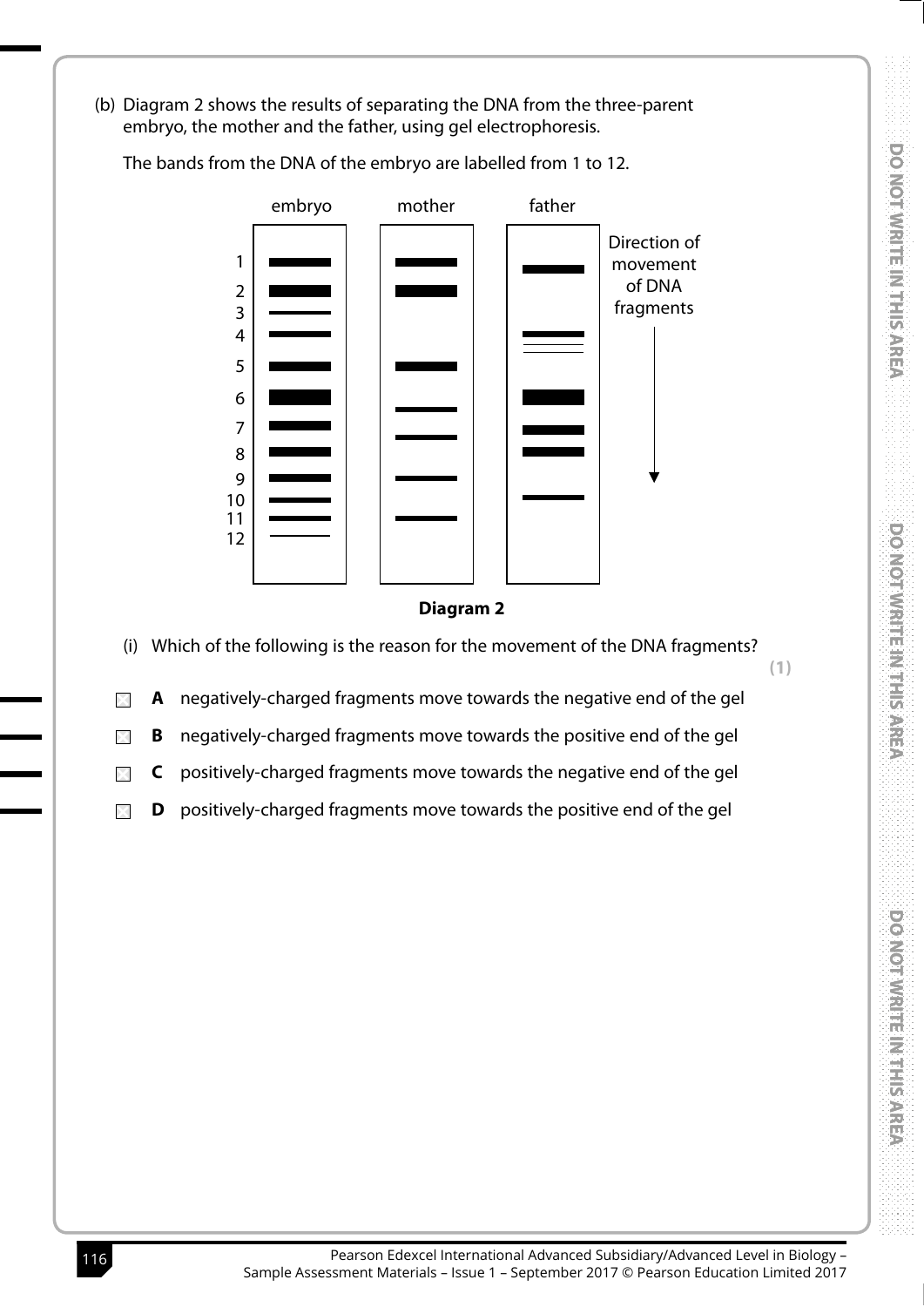| (ii) Which band on the gel contains the heaviest DNA fragments?                                                                       | (1) |
|---------------------------------------------------------------------------------------------------------------------------------------|-----|
| $\boxtimes$ A 1                                                                                                                       |     |
| <b>■ B</b> 3                                                                                                                          |     |
| $\boxtimes$ C 6                                                                                                                       |     |
| $\times$<br>D 9                                                                                                                       |     |
| *(iii) Explain the banding pattern of this three-parent embryo. Use information in<br>Diagram 1 and Diagram 2 to support your answer. | (6) |
|                                                                                                                                       |     |
|                                                                                                                                       |     |
|                                                                                                                                       |     |
|                                                                                                                                       |     |
|                                                                                                                                       |     |
|                                                                                                                                       |     |
|                                                                                                                                       |     |
|                                                                                                                                       |     |
|                                                                                                                                       |     |
|                                                                                                                                       |     |
|                                                                                                                                       |     |
|                                                                                                                                       |     |
|                                                                                                                                       |     |
|                                                                                                                                       |     |
|                                                                                                                                       |     |
|                                                                                                                                       |     |
|                                                                                                                                       |     |
|                                                                                                                                       |     |
| (Total for Ouestion $5 = 10$ marks)                                                                                                   |     |

DO NOT WRITEIN THIS AREA

**DO NOT WRITEINTHIS AREA** 

**DONOT WRITEINTHIS?AREA**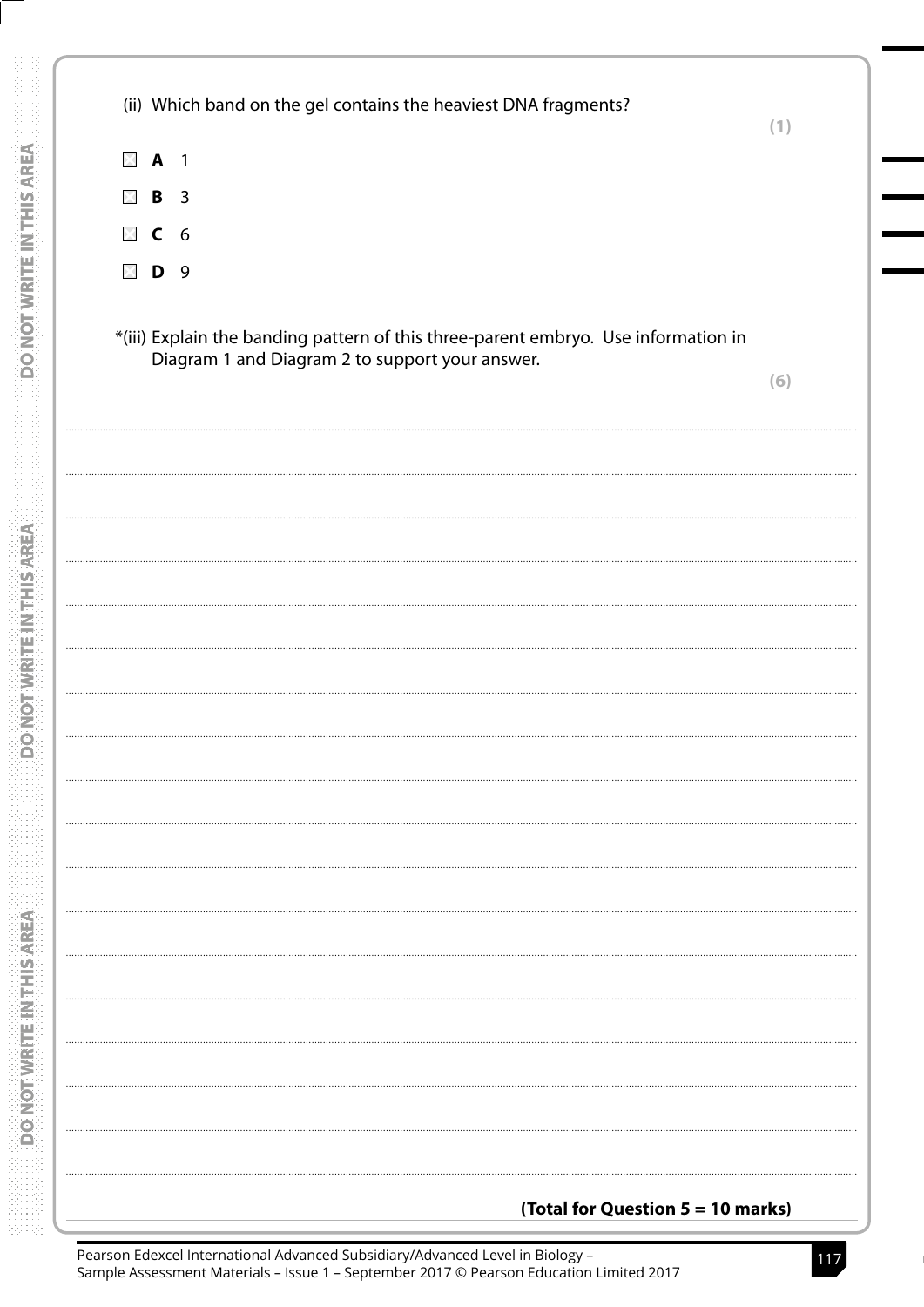**6** Tuberculosis is a disease caused by infection with *Mycobacterium tuberculosis*.

The cell wall of *M. tuberculosis* is different from most other types of bacteria as it contains different types of mycolic acid.

Mycolic acid protects the bacteria from lysozyme action, dehydration and polar (hydrophilic) antibiotics.

The diagram shows part of one type of mycolic acid.



- (a) What type of molecule is mycolic acid?
- **A** carbohydrate
- **B** fatty acid
- **C** nucleic acid
- **D** polypeptide

**(1)**

**DO NOT WRITE IN THE INTERNATION** 

**DO NOT WRITE IN THIS AREA**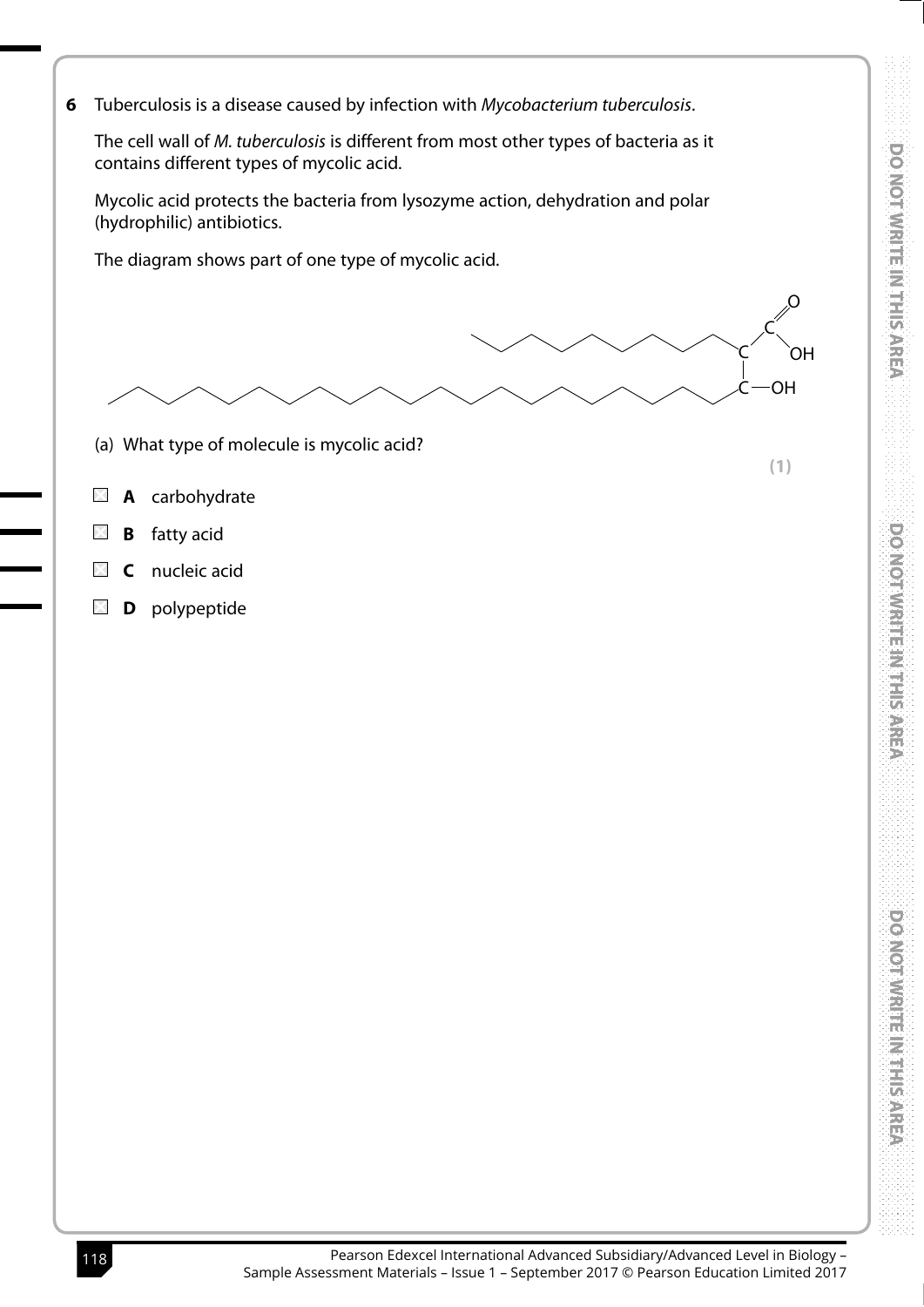(b) Treatment for tuberculosis involves the use of different types of antibiotic, taken over several months.

| <b>Antibiotic</b> | <b>Mode of action</b>                                          |
|-------------------|----------------------------------------------------------------|
| E                 | disrupts the formation of the cell wall                        |
| J                 | inhibits the synthesis of mycolic acids                        |
| P                 | activates an enzyme that inhibits the synthesis of fatty acids |
| R                 | binds to the active site of RNA polymerase                     |

.....................................................................................................................................................................................................................................................................................

.....................................................................................................................................................................................................................................................................................

.....................................................................................................................................................................................................................................................................................

.....................................................................................................................................................................................................................................................................................

.....................................................................................................................................................................................................................................................................................

.....................................................................................................................................................................................................................................................................................

.....................................................................................................................................................................................................................................................................................

.....................................................................................................................................................................................................................................................................................

.....................................................................................................................................................................................................................................................................................

The table gives details of four antibiotics used to treat tuberculosis.

 (i) Suggest why antibiotic E is effective only when *M. tuberculosis* bacteria are dividing.

 (ii) Explain why antibiotic J could result in an increase in antigen presentation by macrophages.

**DO NOT WRITE IN THIS AREA DO NOT WRITE IN THIS AREA DO NOT WRITE IN THIS AREA**

**VERVOLUME II NEI VANGONO** 

**VECTASTER** NEED WATCONG

**ACTIVITY IN THIS AREA** 

**(2)**

**(1)**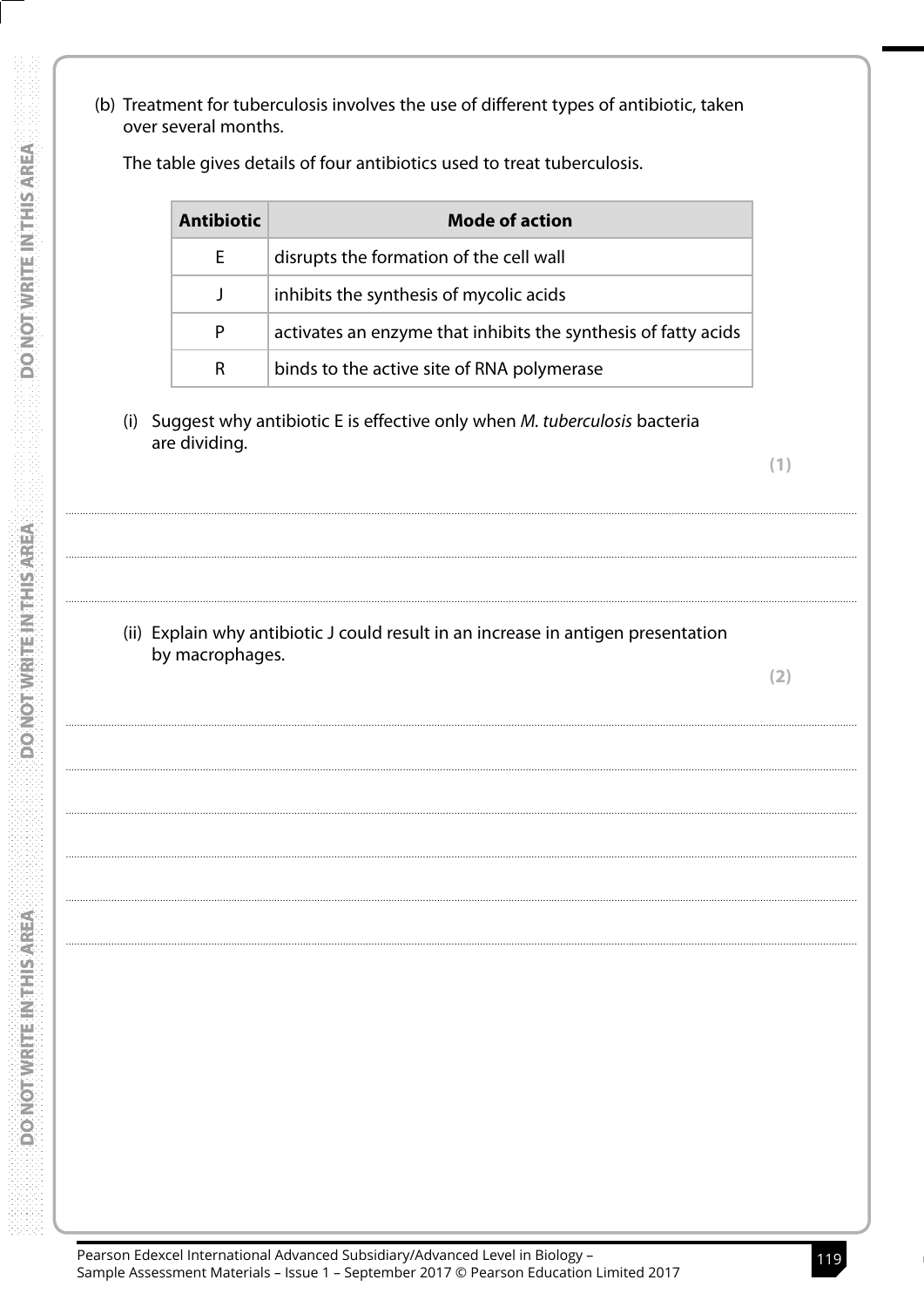| (iii) Explain how antibiotic P could affect M. tuberculosis. | (3) |
|--------------------------------------------------------------|-----|
|                                                              |     |
|                                                              |     |
| (iv) Explain how antibiotic R could affect M. tuberculosis.  | (3) |
|                                                              |     |
|                                                              |     |
|                                                              |     |
|                                                              |     |
|                                                              |     |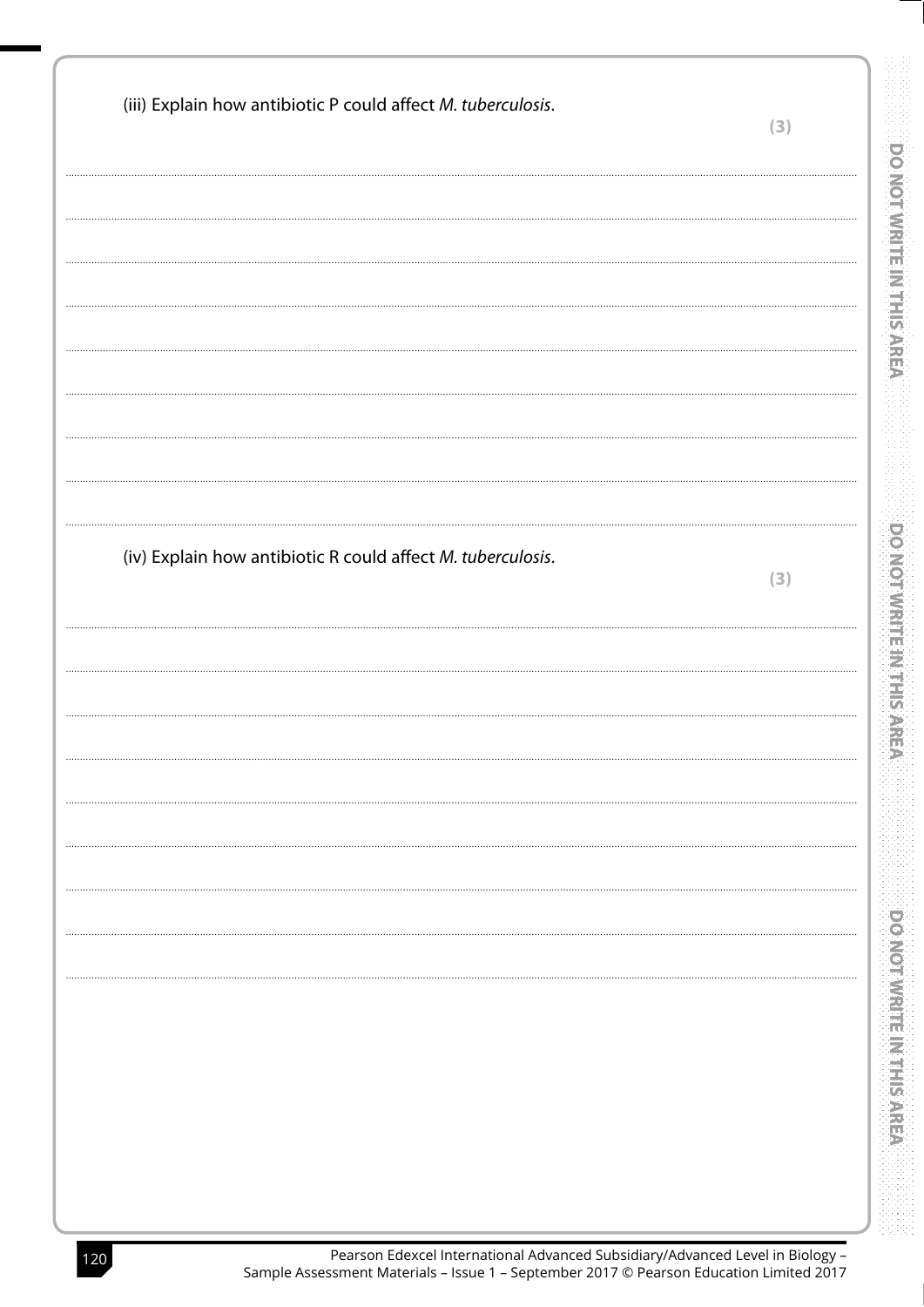| (v) Explain why taking a combination of antibiotics for several months could<br>increase the resistance of M. tuberculosis to these antibiotics. |     |
|--------------------------------------------------------------------------------------------------------------------------------------------------|-----|
|                                                                                                                                                  | (2) |
|                                                                                                                                                  |     |
|                                                                                                                                                  |     |
|                                                                                                                                                  |     |
|                                                                                                                                                  |     |
|                                                                                                                                                  |     |
|                                                                                                                                                  |     |
| (Total for Question 6 = 12 marks)                                                                                                                |     |
|                                                                                                                                                  |     |
|                                                                                                                                                  |     |
|                                                                                                                                                  |     |
|                                                                                                                                                  |     |
|                                                                                                                                                  |     |
|                                                                                                                                                  |     |
|                                                                                                                                                  |     |
|                                                                                                                                                  |     |
|                                                                                                                                                  |     |
|                                                                                                                                                  |     |
|                                                                                                                                                  |     |
|                                                                                                                                                  |     |
|                                                                                                                                                  |     |
|                                                                                                                                                  |     |
|                                                                                                                                                  |     |
|                                                                                                                                                  |     |
|                                                                                                                                                  |     |
|                                                                                                                                                  |     |
|                                                                                                                                                  |     |

**DO NOT WRITEINTHIS AREA** 

**DO NOT WRITEIN THIS AREA** 

**DO NOT WRITEIN THIS AREA**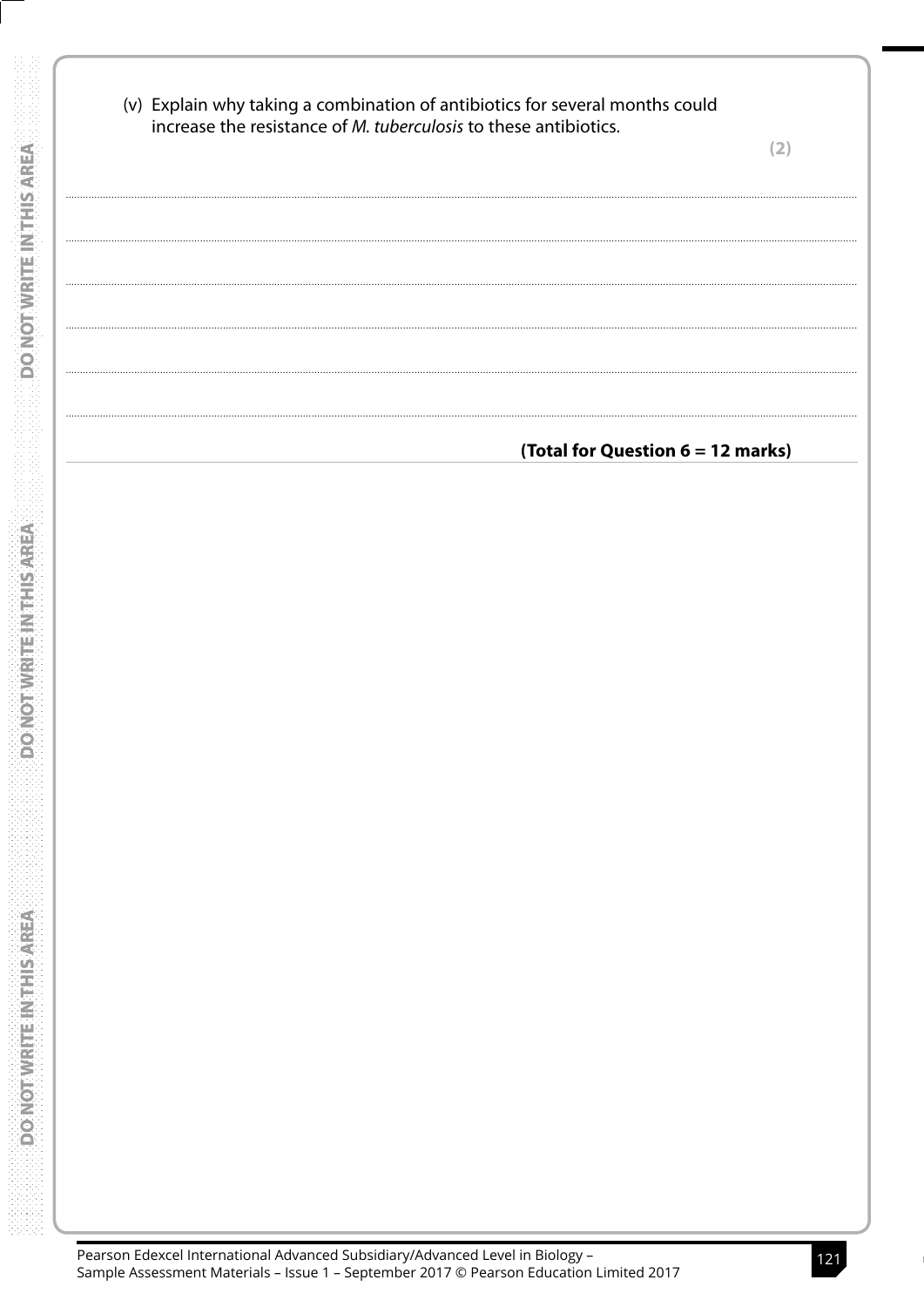Temperature affects the rate of growth of bacteria.  $\overline{7}$ The diagram shows some information about the growth of bacteria in different ranges of temperature.  $\circ$ C 130 120 110 most types of bacteria killed 100 90 80 70 60 slow rate of growth 50 40 30 rapid rate of growth 20  $10$ slow rate of growth  $\Omega$  $-10$ no growth  $-20$  $-30$ (a) Explain why most types of bacteria are killed at temperatures above 60 °C, but bacteria can grow slowly in a temperature range of 50 °C to 60 °C.  $(4)$ 

**DO NOT WRITE IN THIS AREA** 

**DOINOTAIRE IN EINERG** 

**DOIMARTHEMENTS**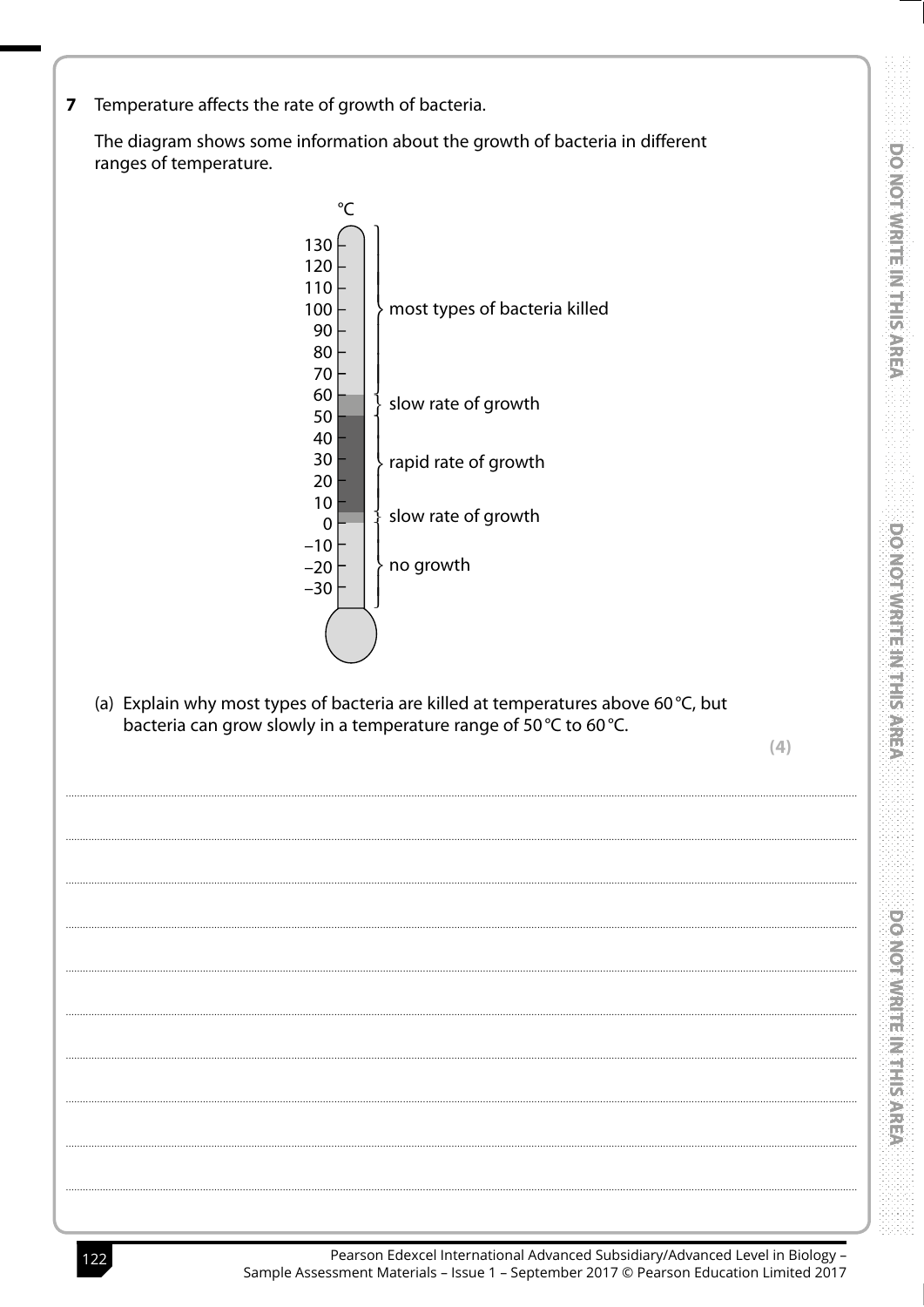(b) (i) The growth rate constant will be at its highest in the temperature range of 5°C to 50°C.

Calculate the growth rate constant  $(k)$  of bacteria that have increased from  $5 \times 10^3$  cells per cm<sup>3</sup> to 1.3  $\times$  10<sup>5</sup> cells per cm<sup>3</sup> in 4 hours.

 $(3)$ 

$$
k = \frac{\log_{10} N_{\rm t} - \log_{10} N_{\rm o}}{0.301 \times t}
$$

Answer (ii) The formula used to calculate the growth rate constant can only be applied to one phase of bacterial growth. To which phase of bacterial growth can the formula be applied?  $(1)$ A death  $\blacksquare$  **B** exponential **C** lag

D stationary

**DO NOT WRITEIN THIS AREA** 

**DO NOT WRITEIN THIS AREA** 

**VENVERING IN THE WARD ON**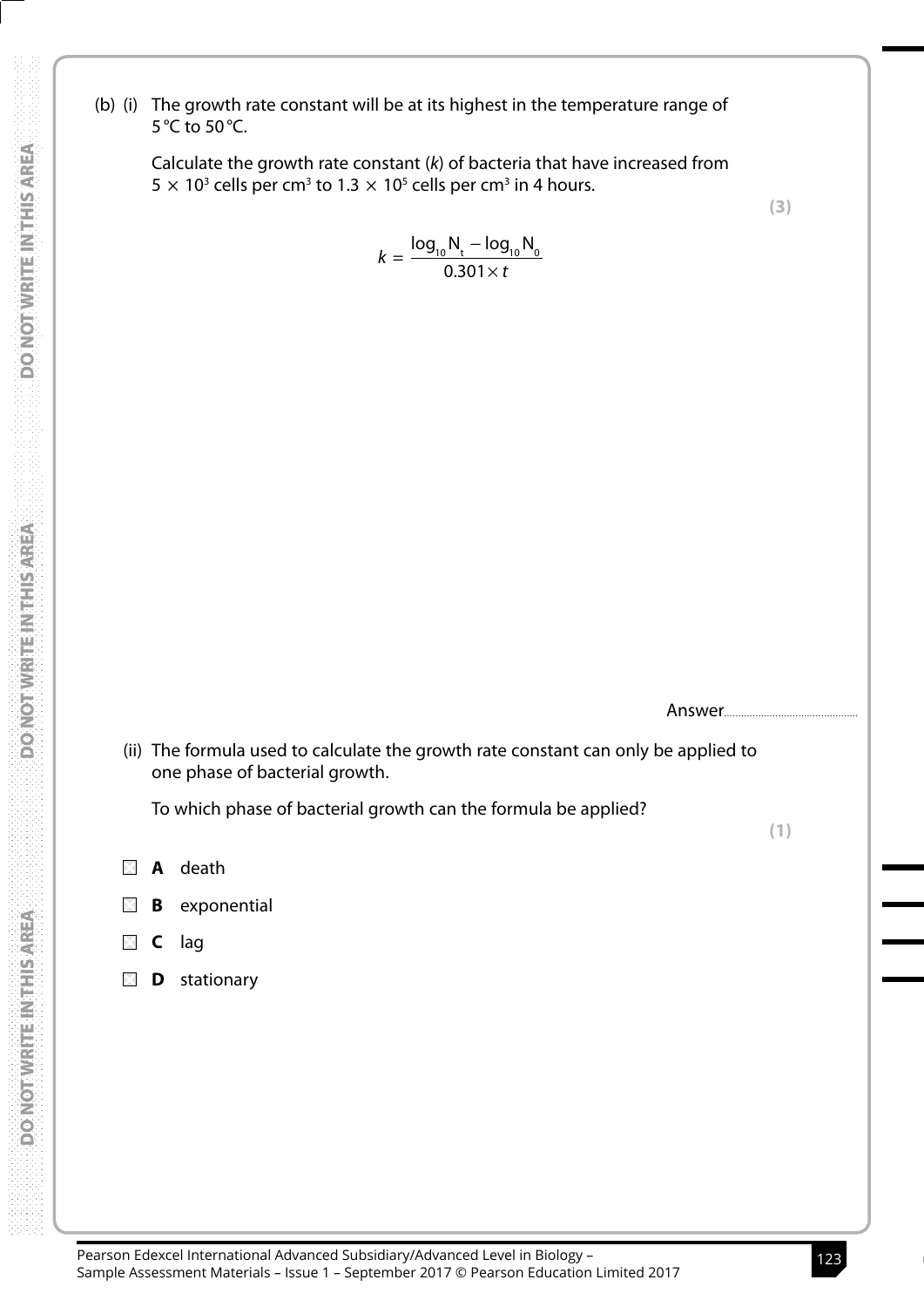(c) (i) Explain why some foods are kept in refrigerators at a temperature between 0°C and 5°C.  $(3)$ **DO NOTIVIRIE IN THIS AREA DOMOTAWA EINERNESSER** (ii) Explain why there is no growth of bacteria in a freezer at a temperature of  $-18$ °C.  $(2)$ **DO NOTWRITEIN THIS AREA** (Total for Question 7 = 13 marks)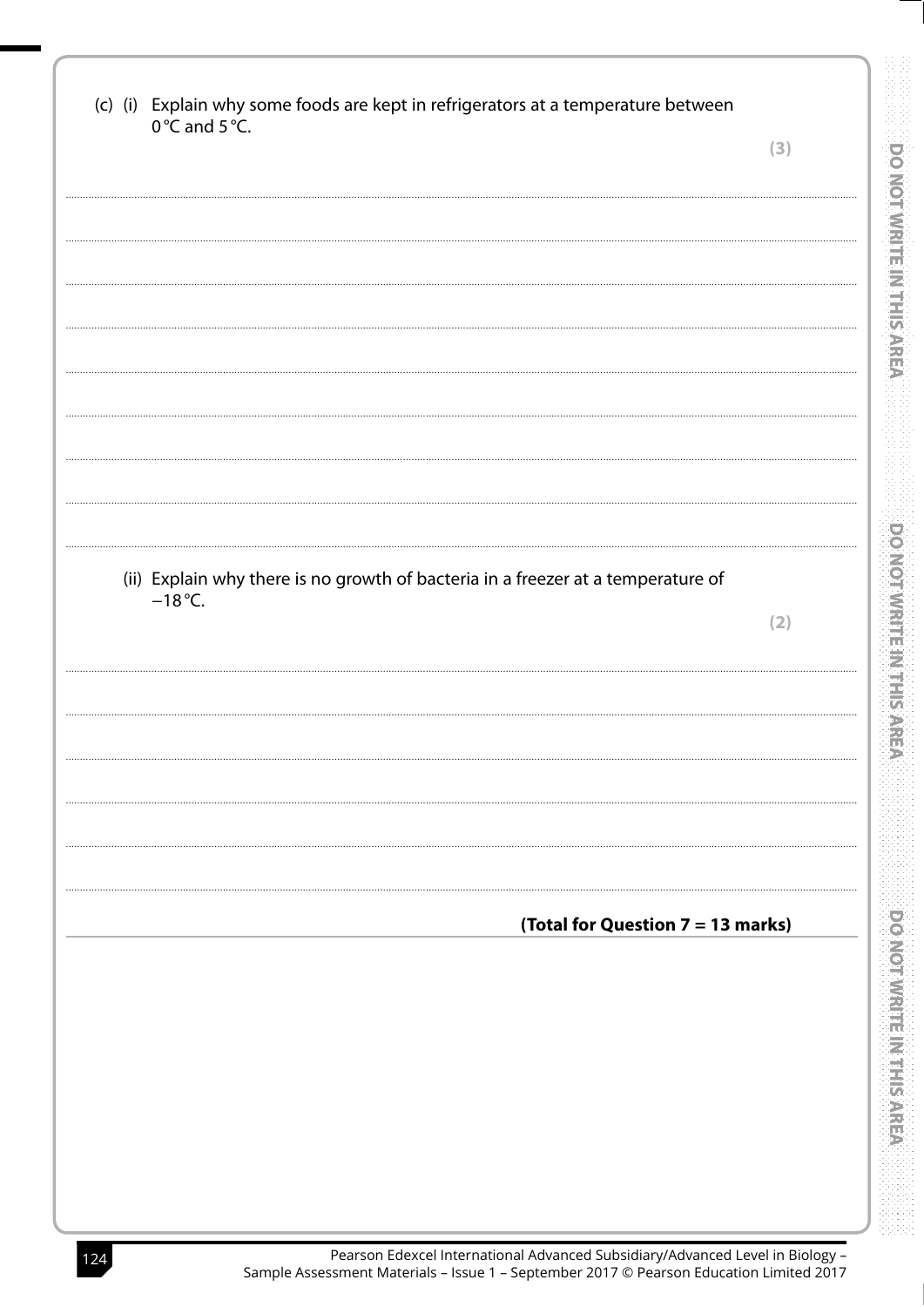## The photograph shows a wood frog. 8

**ADDITION TO NOT WELFUL AND SOLUTION** 

**DO NOTAWATE NATTISFAREA** 

**ZECLAR AND ELISTATE ON SOL** 



Source: http://www.borealforest.org/reptiles/wood\_frog.htm

Wood frogs are found throughout North America.

The shaded areas on the map shows the distribution of wood frogs in North America.

Information is also given about the climate in two areas, Alaska and Ohio.



Source: https://answersingenesis.org/natural-selection/adaptation/the-secret-lives-of-frozen-frogs/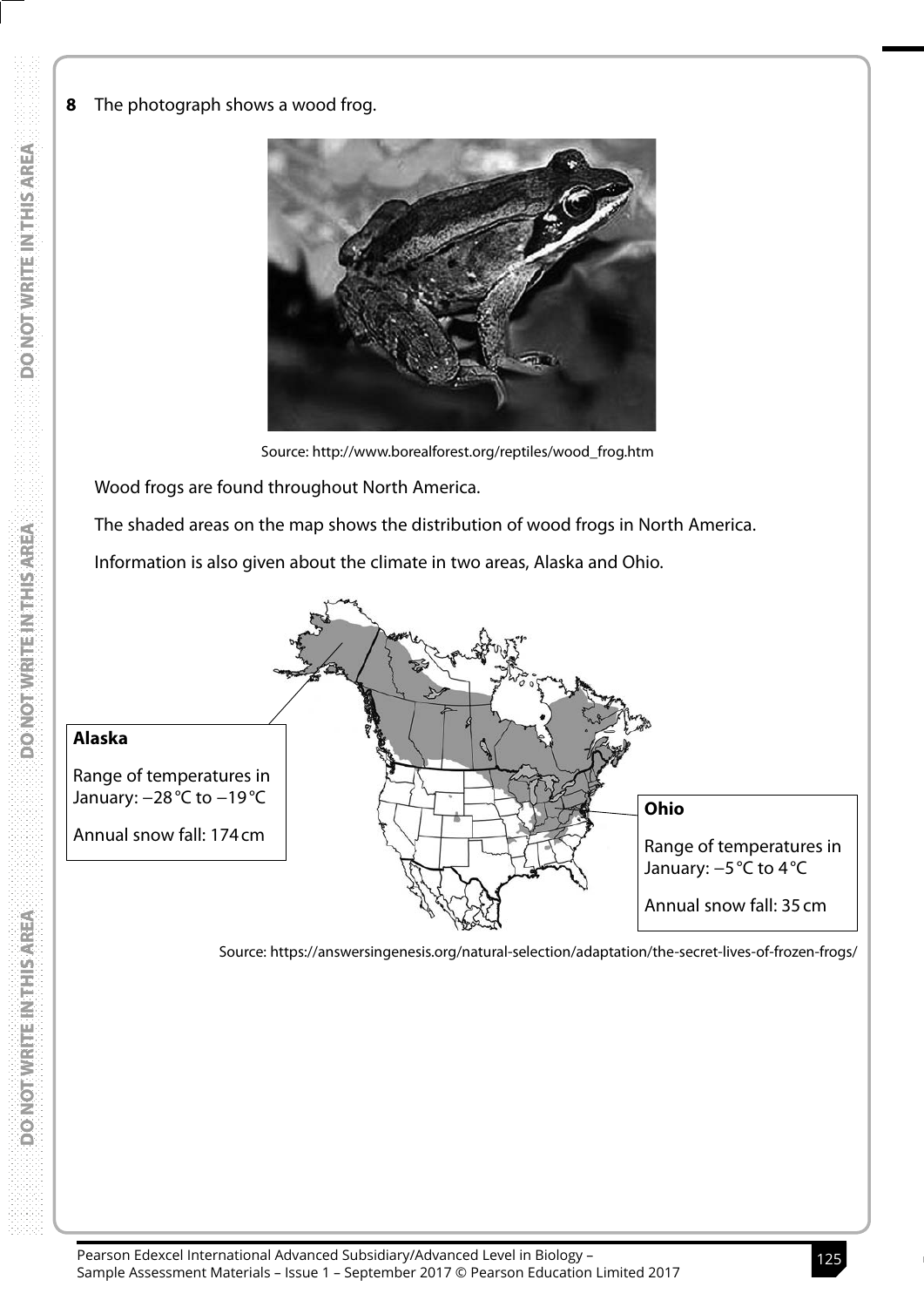

- **B** 2
- **C** 3
- **D** 4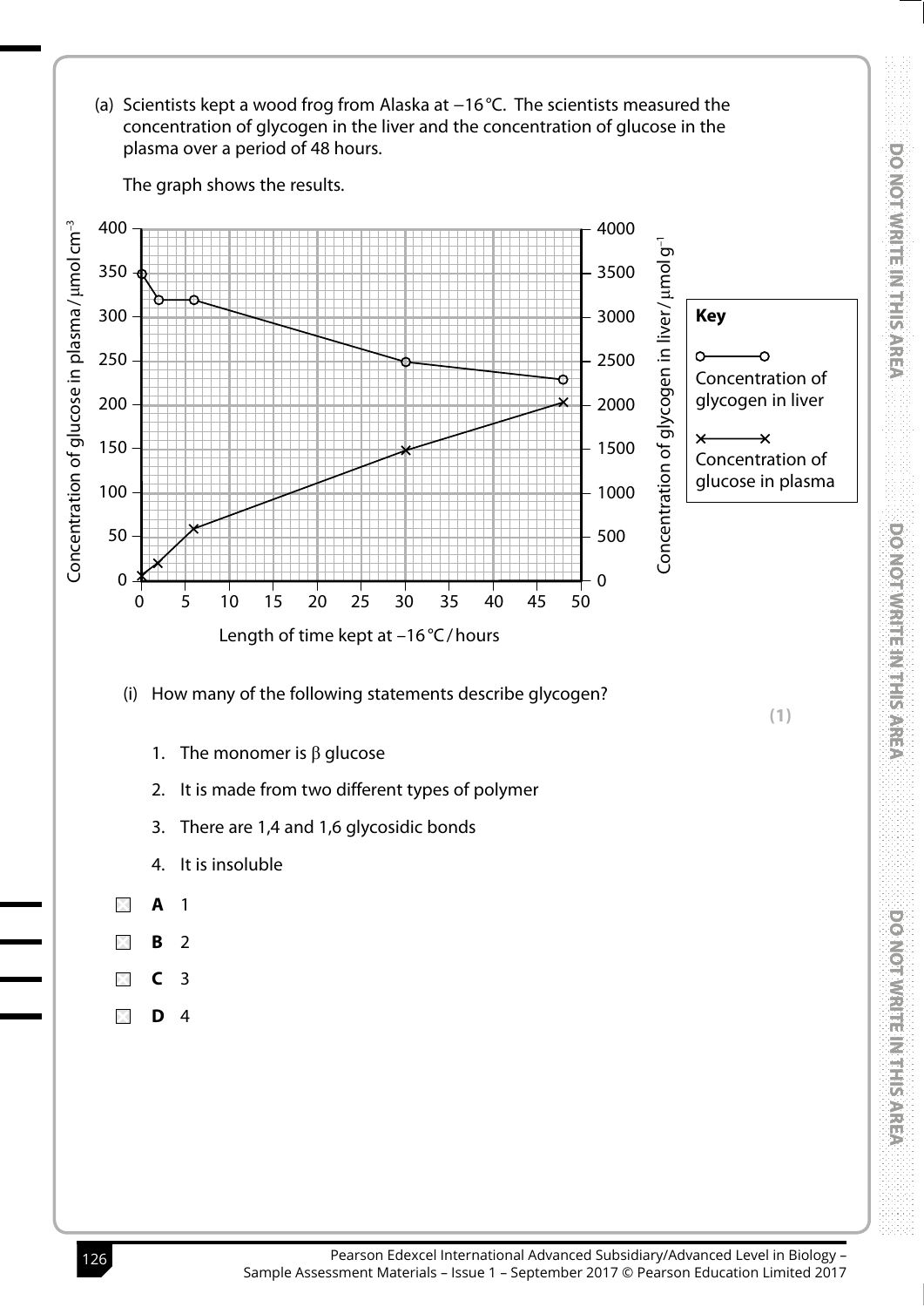(ii) Explain the changes in the concentration of glycogen and glucose. Use the information in the graph to support your answer.

.....................................................................................................................................................................................................................................................................................

.....................................................................................................................................................................................................................................................................................

.....................................................................................................................................................................................................................................................................................

.....................................................................................................................................................................................................................................................................................

.....................................................................................................................................................................................................................................................................................

.....................................................................................................................................................................................................................................................................................

(b) The scientists found that wood frogs from Alaska had higher concentrations of glucose in their plasma than wood frogs from Ohio.

 The scientists also found that the wood frogs from Alaska had higher concentrations of other solutes, such as urea, in their plasma.

**DO NOT WRITE IN THIS AREA DO NOT WRITE IN THIS AREA DO NOT WRITE IN THIS AREA**

**VENVALLE VIELLE INVELONG** 

 $\overline{0}$  in  $\overline{0}$  in  $\overline{0}$  in  $\overline{0}$  in  $\overline{0}$  in  $\overline{0}$  in  $\overline{0}$  in  $\overline{0}$  in  $\overline{0}$ 

**DO NOT WRITEIN THIS AREA** 

 The table shows the mean concentration of urea in the plasma of these frogs. The table also shows the standard deviations.

| <b>Type of wood frogs</b> | <b>Mean concentration of urea</b><br>in plasma / $\mu$ mol cm <sup>-3</sup> | <b>Standard deviation</b> |
|---------------------------|-----------------------------------------------------------------------------|---------------------------|
| from Alaska               | 106                                                                         | 10                        |
| from Ohio                 | 28                                                                          |                           |

 (i) Calculate the percentage difference in the mean concentration of urea in the plasma of the wood frogs from Alaska compared with the wood frogs from Ohio.

**(1)**

Answer............................................... %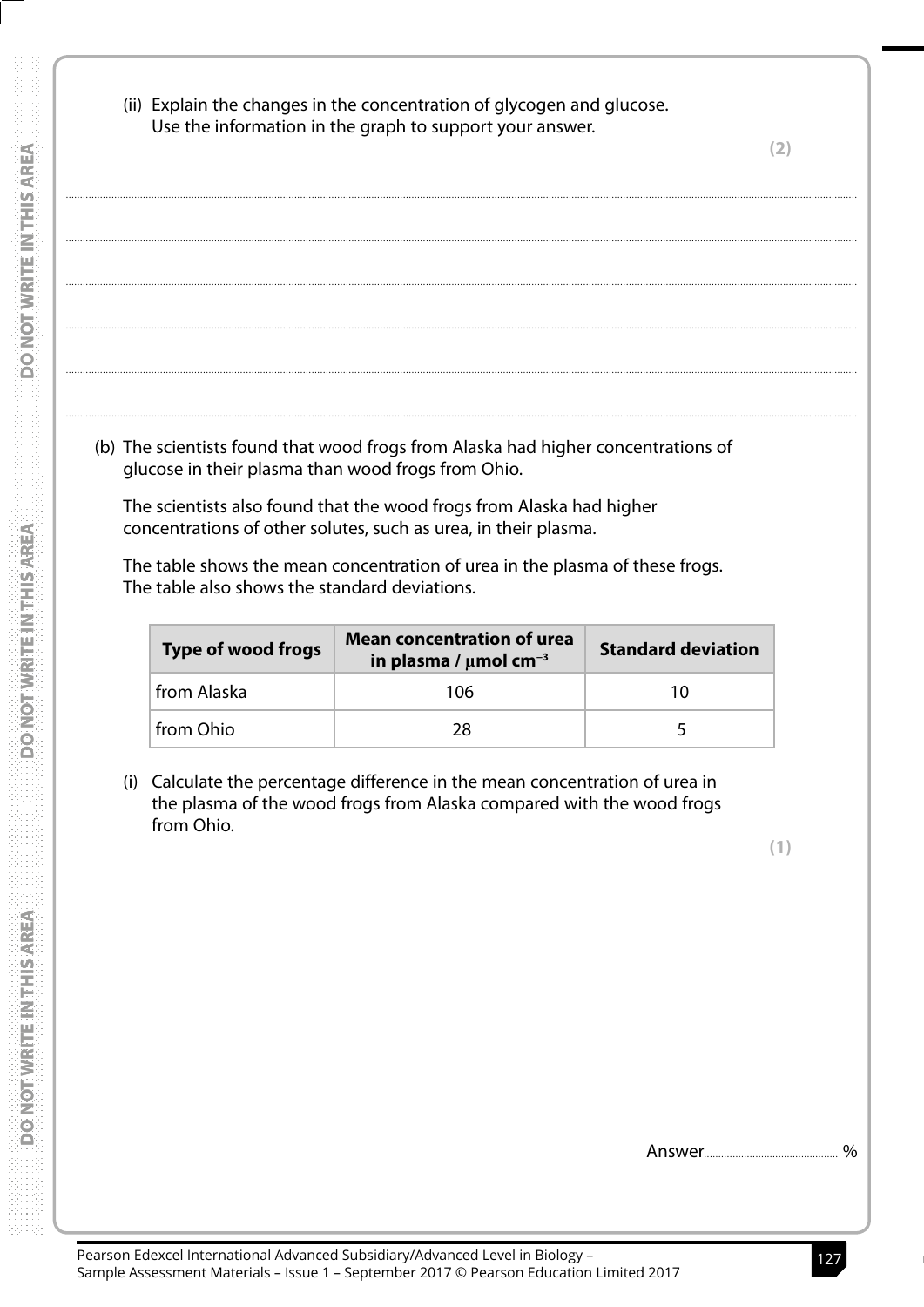| the data for the wood frogs from Ohio.                                                                                                 | (2) |
|----------------------------------------------------------------------------------------------------------------------------------------|-----|
|                                                                                                                                        |     |
|                                                                                                                                        |     |
|                                                                                                                                        |     |
|                                                                                                                                        |     |
|                                                                                                                                        |     |
|                                                                                                                                        |     |
|                                                                                                                                        |     |
|                                                                                                                                        |     |
|                                                                                                                                        |     |
| (iii) Explain why a high concentration of solutes in the plasma could protect the<br>wood frogs from Alaska in very cold temperatures. |     |
|                                                                                                                                        | (2) |
|                                                                                                                                        |     |
|                                                                                                                                        |     |
|                                                                                                                                        |     |
|                                                                                                                                        |     |
|                                                                                                                                        |     |
|                                                                                                                                        |     |
|                                                                                                                                        |     |
|                                                                                                                                        |     |
|                                                                                                                                        |     |
|                                                                                                                                        |     |
|                                                                                                                                        |     |
|                                                                                                                                        |     |
|                                                                                                                                        |     |
|                                                                                                                                        |     |
|                                                                                                                                        |     |
|                                                                                                                                        |     |
|                                                                                                                                        |     |
|                                                                                                                                        |     |
|                                                                                                                                        |     |
|                                                                                                                                        |     |
|                                                                                                                                        |     |
|                                                                                                                                        |     |
|                                                                                                                                        |     |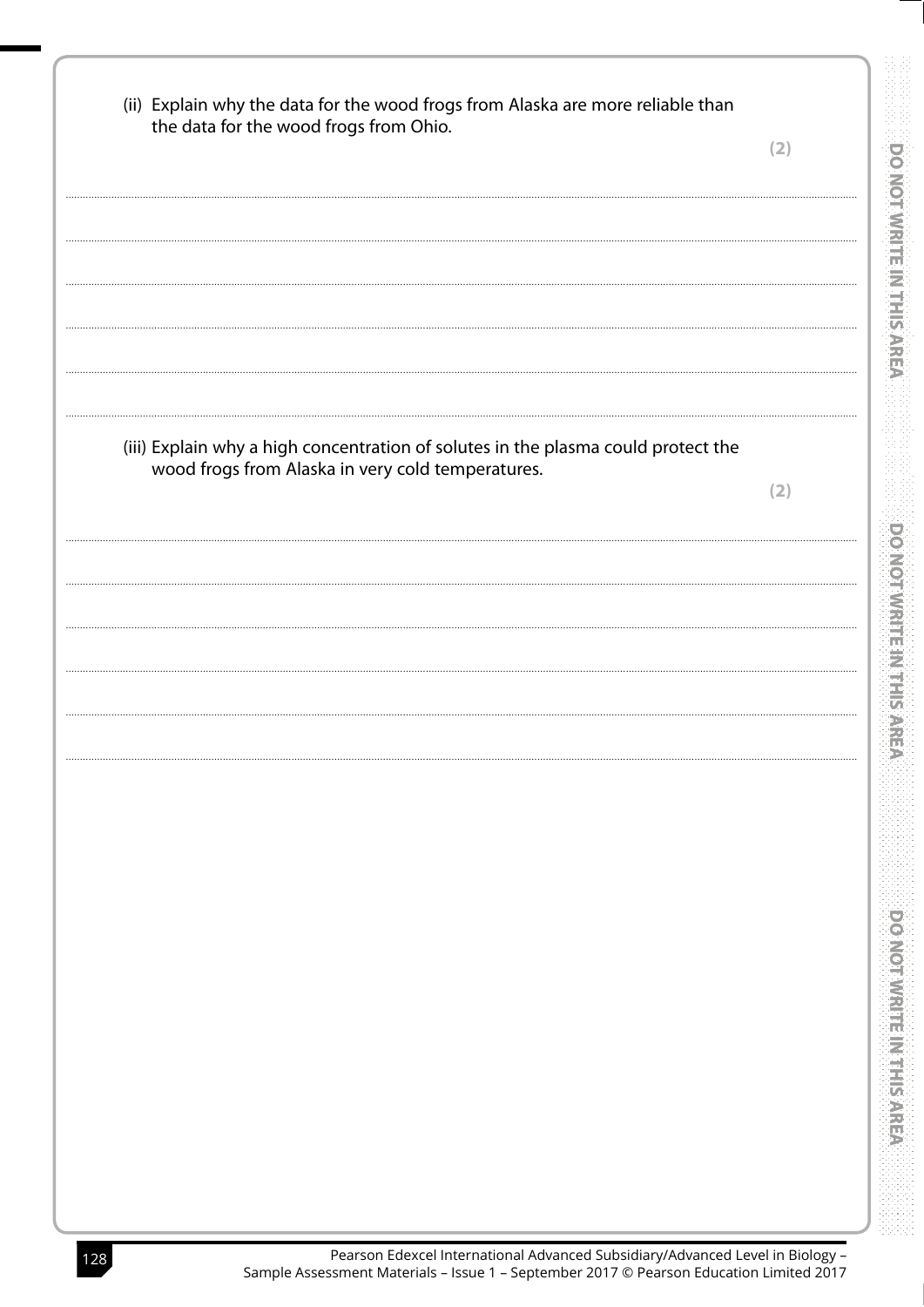|                                   | (5) |
|-----------------------------------|-----|
|                                   |     |
|                                   |     |
|                                   |     |
|                                   |     |
|                                   |     |
|                                   |     |
|                                   |     |
|                                   |     |
|                                   |     |
|                                   |     |
|                                   |     |
|                                   |     |
|                                   |     |
|                                   |     |
|                                   |     |
|                                   |     |
|                                   |     |
| (Total for Question 8 = 13 marks) |     |
| <b>TOTAL FOR PAPER = 90 MARKS</b> |     |
|                                   |     |
|                                   |     |
|                                   |     |
|                                   |     |
|                                   |     |
|                                   |     |
|                                   |     |
|                                   |     |

**DO NOT WRITEIN THIS AREA** 

**DO NOT WRITEIN THIS AREA** 

**DO NOT WRITEIN THIS AREA**